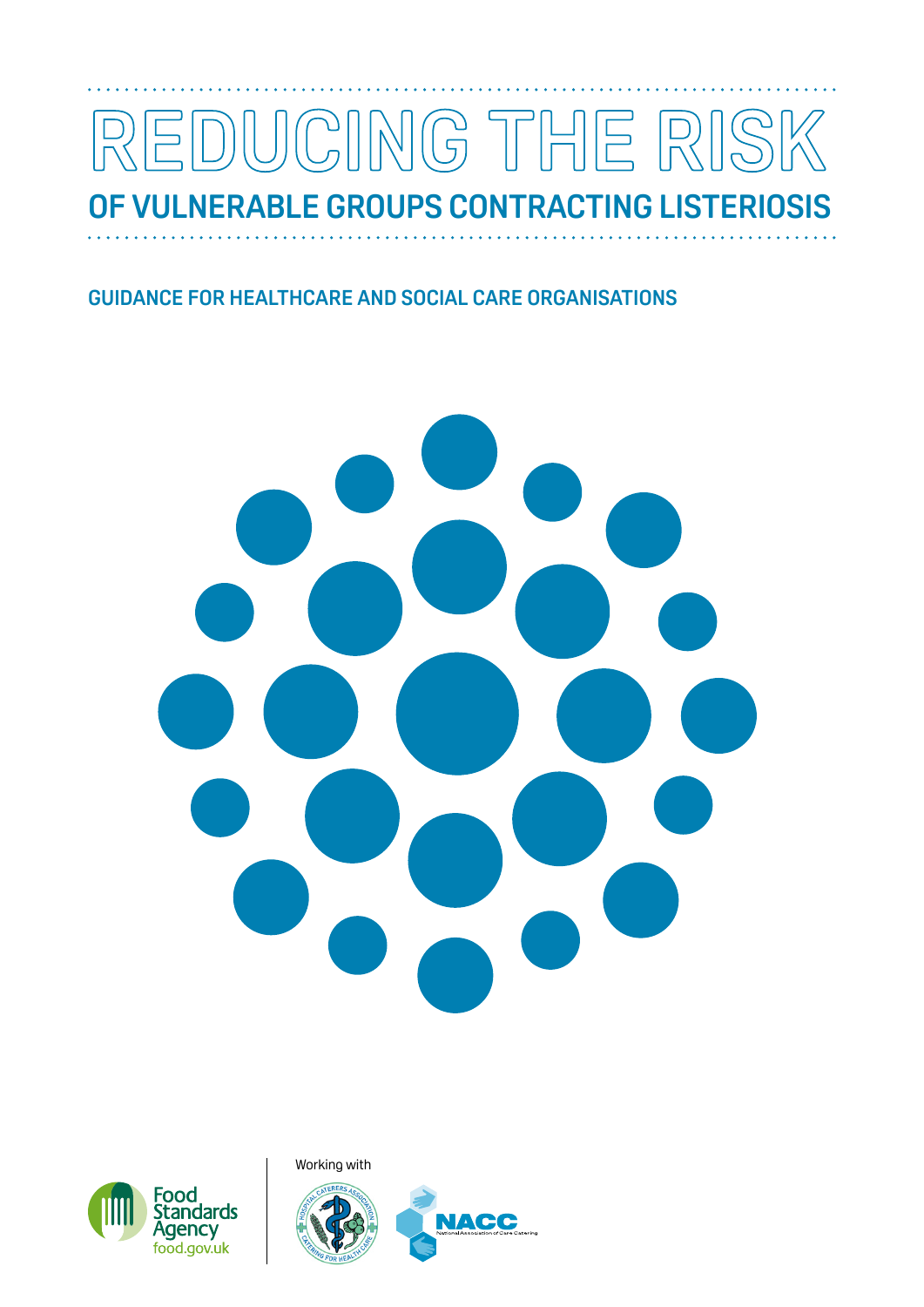# <span id="page-1-0"></span>**Summary**

. . . . . . . . .

| Intended<br>audience                                       | This guidance is for all types of healthcare and social care<br>organisations that provide food for patients/residents vulnerable<br>to listeriosis (see section 1.1).                                                                                                                                                                                                                                                                                                                                                                                                                                                                                            |                                                |
|------------------------------------------------------------|-------------------------------------------------------------------------------------------------------------------------------------------------------------------------------------------------------------------------------------------------------------------------------------------------------------------------------------------------------------------------------------------------------------------------------------------------------------------------------------------------------------------------------------------------------------------------------------------------------------------------------------------------------------------|------------------------------------------------|
| <b>Which UK</b><br>nations does<br>this guidance<br>cover? | This guidance applies to England, Wales and Northern Ireland.<br>In Scotland this guidance is promoted by Food Standards<br>Scotland and available from their website at:<br>www.foodstandards.gov.scot                                                                                                                                                                                                                                                                                                                                                                                                                                                           |                                                |
| <b>Basis and</b><br>purpose of<br>guidance                 | The purpose of this document is to provide guidance for<br>healthcare/social care organisations in order to help them reduce<br>the risk of vulnerable people within their care<br>contracting listeriosis.<br>Following the steps provided in this guidance will also help reduce<br>risks from other foodborne pathogens.                                                                                                                                                                                                                                                                                                                                       |                                                |
| Legal status                                               | This guidance has been produced to provide advice on the legal<br>requirements of food safety and hygiene legislation (relevant<br>legislation is detailed in section 5) and includes examples of<br>good practice.<br>All examples of good practice are clearly identified throughout the<br>document by good practice boxes.<br>You are not required by law to follow good practice. The guidance<br>notes on legal requirements cannot cover every situation and you<br>may need to consider the relevant legislation itself to see how it<br>applies in your circumstances. If you do follow the guidance notes<br>they will help you to comply with the law. |                                                |
| <b>Key terms</b>                                           | Chilled ready-to-eat foods<br>Cold chain<br>Listeria monocytogenes                                                                                                                                                                                                                                                                                                                                                                                                                                                                                                                                                                                                | Listeriosis<br>Shelf life<br>Vulnerable groups |
| <b>Review date</b>                                         | January 2018                                                                                                                                                                                                                                                                                                                                                                                                                                                                                                                                                                                                                                                      |                                                |

. . . . . . .

. . . . . . . . . . . . . .

. . . . . . . . . .

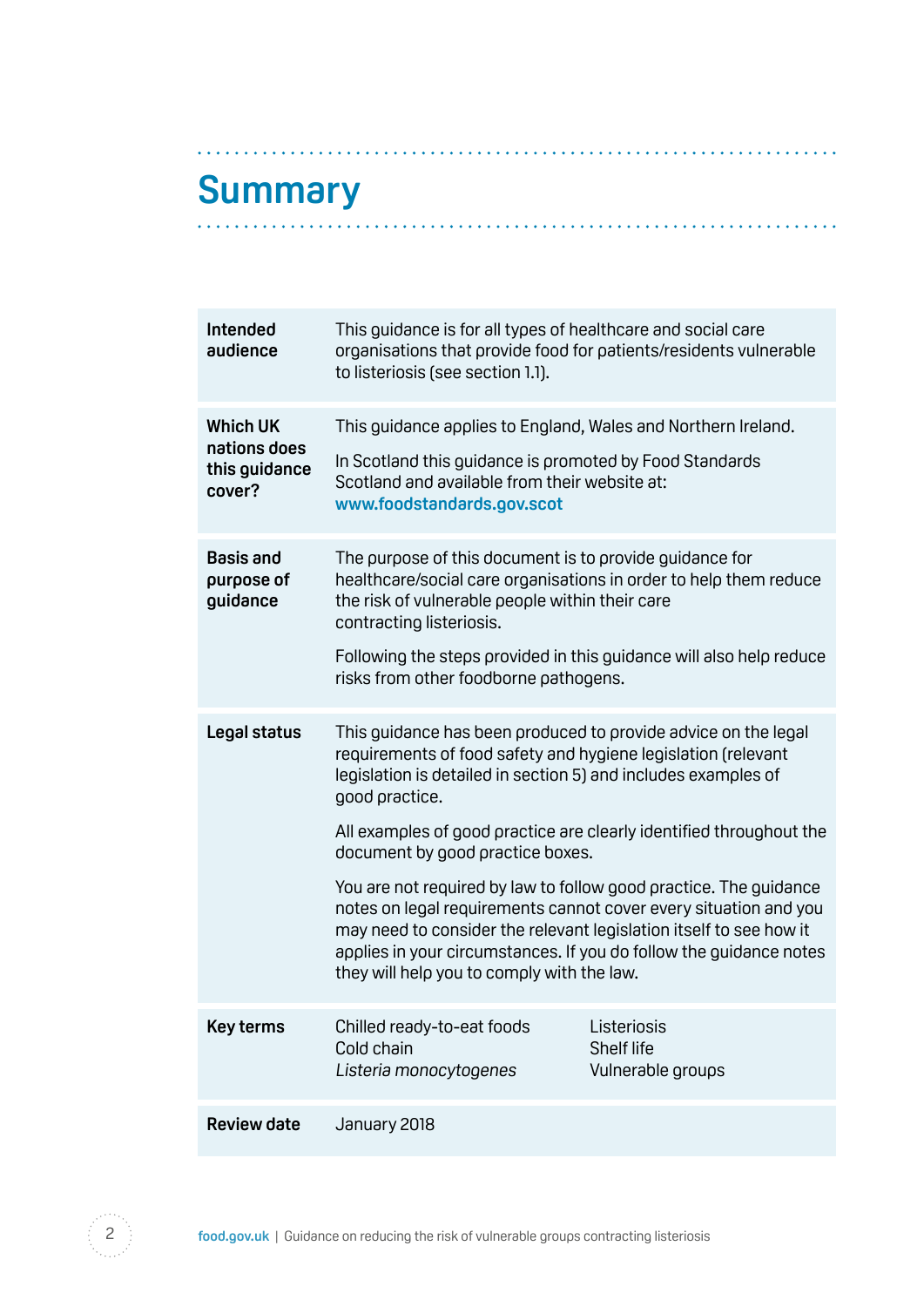# **Contents**

| <b>Summary</b>   |                                                        | 2              |
|------------------|--------------------------------------------------------|----------------|
| <b>Section 1</b> | Introduction                                           | 4              |
|                  | 1.1 Who is this guidance for?                          | 5              |
|                  | What is listeriosis?<br>1.2                            | 6              |
|                  | 1.3 Vulnerable groups                                  | $\overline{7}$ |
|                  | 1.4 Foods of particular risk to vulnerable groups      | $\overline{7}$ |
|                  | 1.5 Food pathways                                      | 9              |
|                  | <b>Section 2</b> Control of contamination              | 10             |
|                  | 2.1 Personal hygiene                                   | 11             |
|                  | <b>2.2</b> Cleaning and disinfection                   | 11             |
|                  | 2.3 Cross-contamination                                | 13             |
|                  | <b>Section 3</b> Control of growth                     | 14             |
|                  | 3.1 Shelf life                                         | 15             |
|                  | 3.2 Cold chain                                         | 15             |
| <b>Section 4</b> | Management controls                                    | 21             |
|                  | 4.1 Food Safety Management Systems                     | 22             |
|                  | 4.2 Procurement/purchase                               | 24             |
|                  | 4.3 Training                                           | 27             |
|                  | 4.4 Management of on-site retailers and caterers       | 28             |
|                  | 4.5 Food brought in by patients/visitors               | 29             |
|                  | 4.6 Microbiological testing                            | 30             |
| <b>Section 5</b> | Legislation                                            | 32             |
| <b>Section 6</b> | <b>Glossary of definitions</b>                         | 34             |
|                  | <b>Revision history</b>                                | 36             |
| <b>Annex1</b>    | Methods of supplier assessment - Quick reference guide | 37             |
| <b>Annex 2</b>   | Advice for sampling plans                              | 40             |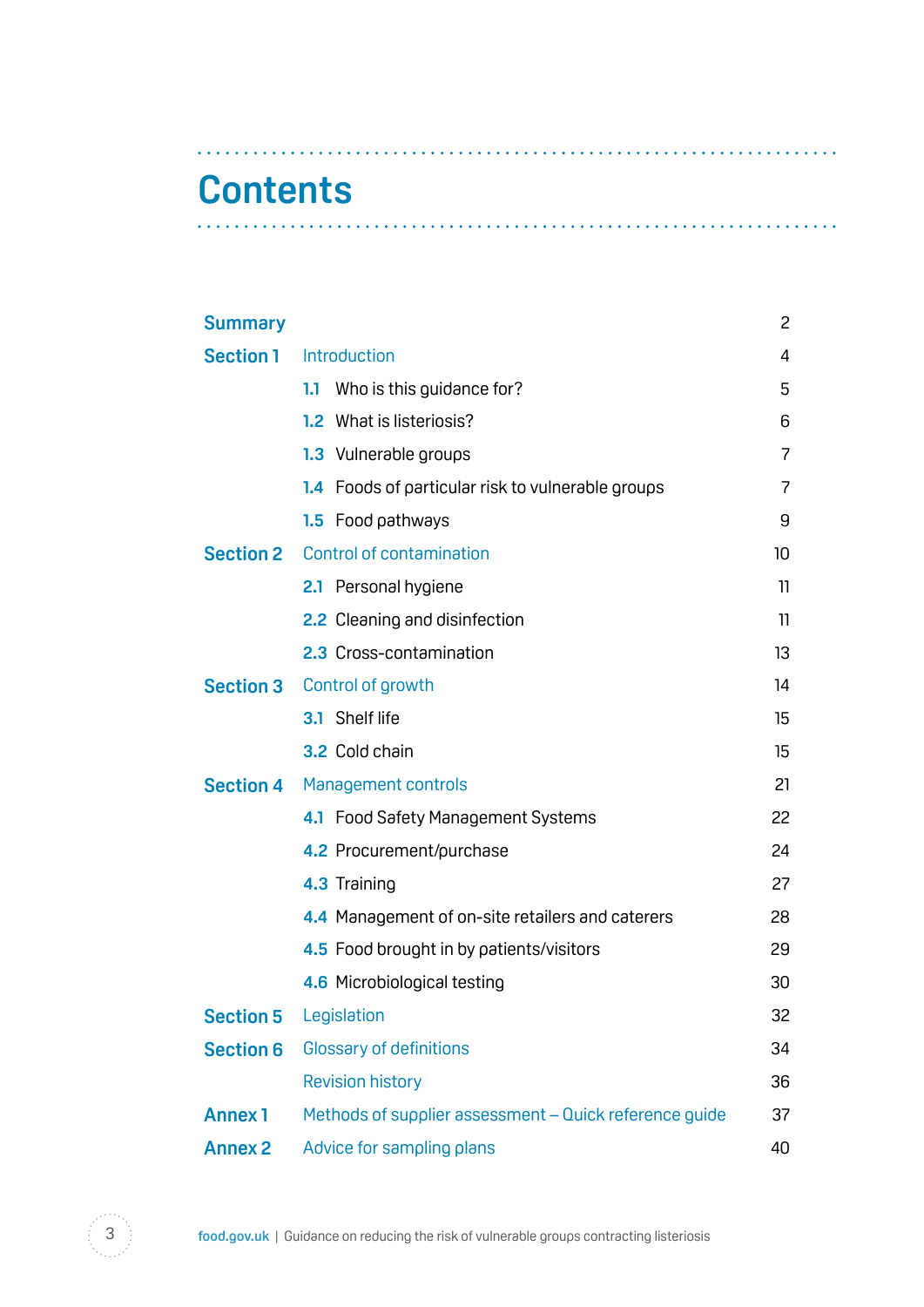# <span id="page-3-0"></span>**Section 1:** Introduction

**The Food Standards Agency (FSA) has developed this guidance with input from a wide range of stakeholders to help healthcare and social care organisations reduce the risk of vulnerable groups contracting listeriosis through consumption of chilled ready-to-eat (RTE) food.** 

The FSA is grateful to those stakeholders who contributed to the development of this guidance, which is intended to complement good practice in the food industry.

Listeria monocytogenes is the bacterium which causes listeriosis. Although relatively rare, listeriosis can be very serious for vulnerable groups (see section 1.3) and has a high hospitalisation and fatality rate compared to infections with other bacterial pathogens. L. monocytogenes is a hazard that must be considered and controlled in any healthcare/social care organisation that provides food for vulnerable groups.

#### **Key principles for reducing the risk from Listeria in foods are:**

- Preventing foods from becoming contaminated with L, monocytogenes
- Controlling and limiting the opportunities for growth of L. monocytogenes, through strict controls (appropriate shelf life and effective cold chain management)
- Thorough cooking of food to kill L. monocytogenes

This guidance is specific to L. monocytogenes control and is designed to determine what steps can be put in place to reduce the risk of L. monocytogenes in foodstuffs, and makes the assumption that appropriate measures for effective general food hygiene and food safety management controls are in place. These are an essential foundation for specific controls for L. monocytogenes and all food businesses must comply with Regulation (EC) 852/2004 on the hygiene of foodstuffs.

It is a legal requirement for healthcare and social care organisations that provide food to put in place procedures based on Hazard Analysis and Critical Control Points (HACCP) to identify and control food safety hazards. As stated in Regulation (EC) 178/2002, Article 14, 4(c), they are also required to consider food safety in regard to the particular health sensitivities of a specific category of consumers.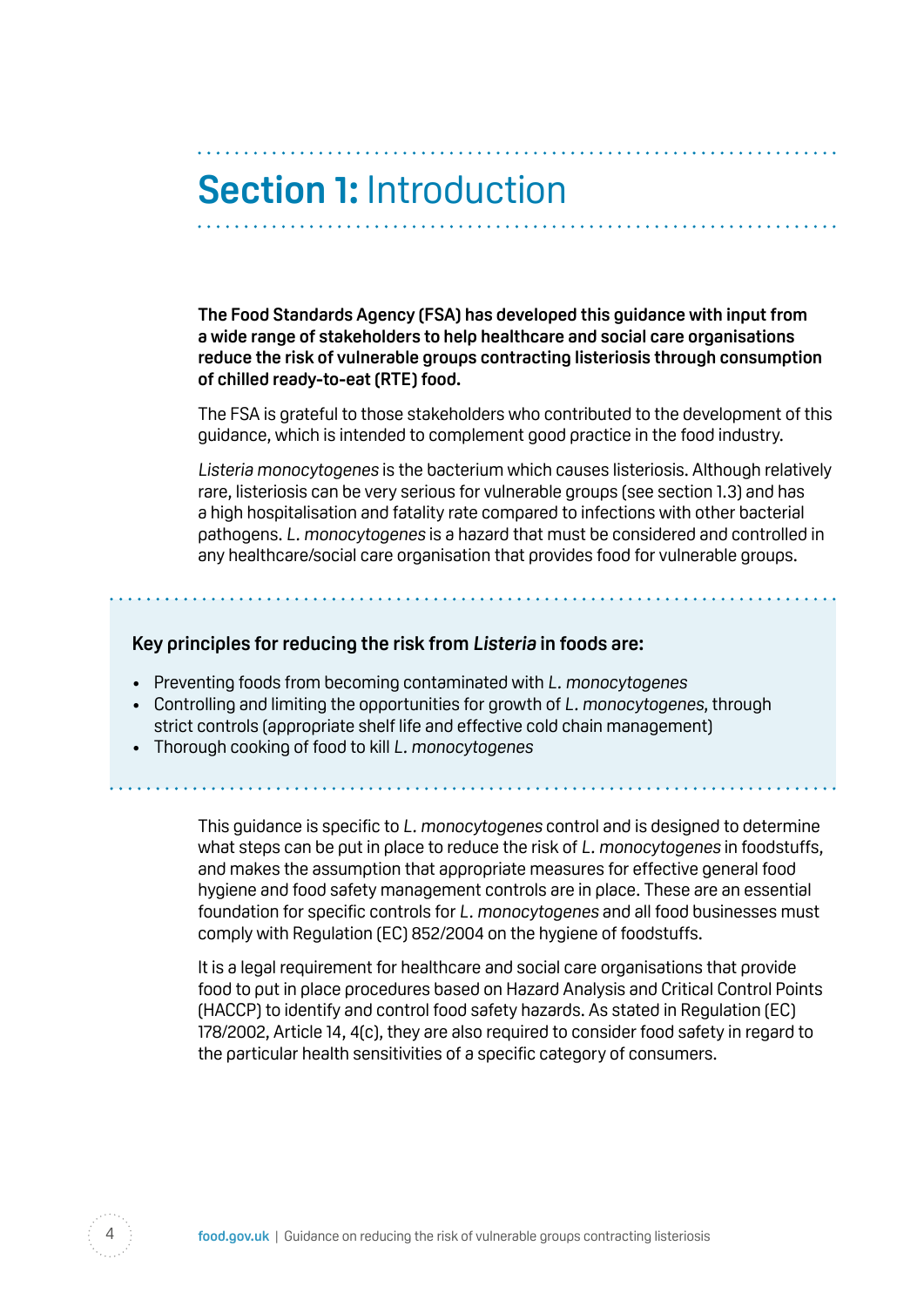<span id="page-4-0"></span>Local authority (LA) Environmental Health departments/Food Safety Teams (for the purpose of this guidance abbreviated as LA) can provide help and advice on the controls required. Organisations with a Primary Authority or an equivalent scheme may wish to contact the LA as required.

The following foods are outside the scope of this guidance:

- • Food designed to be cooked and served hot
- Frozen food designed to be cooked/reheated from frozen and served hot
- • Food provided to new-borns
- Food for special medical purposes<sup>1</sup>.

## **1.1** WHO IS THIS GUIDANCE FOR?

This guidance is for all types of healthcare and social care organisations that provide food for vulnerable groups (see section 1.3) by any system of catering.

For example:

- 
- Private hospitals by the elderly
- 
- Residential care homes Day procedure units
- 
- NHS Trusts  **Assisted living developments for**
- Nursing homes Day centres for the elderly
	-
- Hospices Antenatal clinics and centres
	- Community meal provision.

This list is intended as a quide and is not exhaustive.

Healthcare/social care organisations can vary significantly in size and nature, from a simple catering operation within a small care home to complex operations within a large general hospital. This guidance will be relevant for managers and staff that hold responsibility for and/or are involved in food preparation, distribution and service, across all food pathways (see section 1.5). It is important that those with senior management responsibility understand the importance of implementing L. monocytogenes controls and provide sufficient resources to manage L. monocytogenes effectively.

Dependent on the size and structure of the organisation, L. monocytogenes control may include personnel from several departments. For example:

- 
- Care/Nursing home managers Ward managers
- Procurement managers/buyers Porters
- 
- 
- 
- Domestic services **Risk managers.**
- Caterers Infection prevention and control
	-
	-
- Dietitians Contract Telecommunity of Tacilities and Estates departments
- Nurses Patient services
- Retail managers Housekeepers
	-

**1. [http://ec.europa.eu/food/safety/labelling\\_nutrition/special\\_groups\\_food/medical/index\\_en.htm](http://ec.europa.eu/food/safety/labelling_nutrition/special_groups_food/medical/index_en.htm)** 

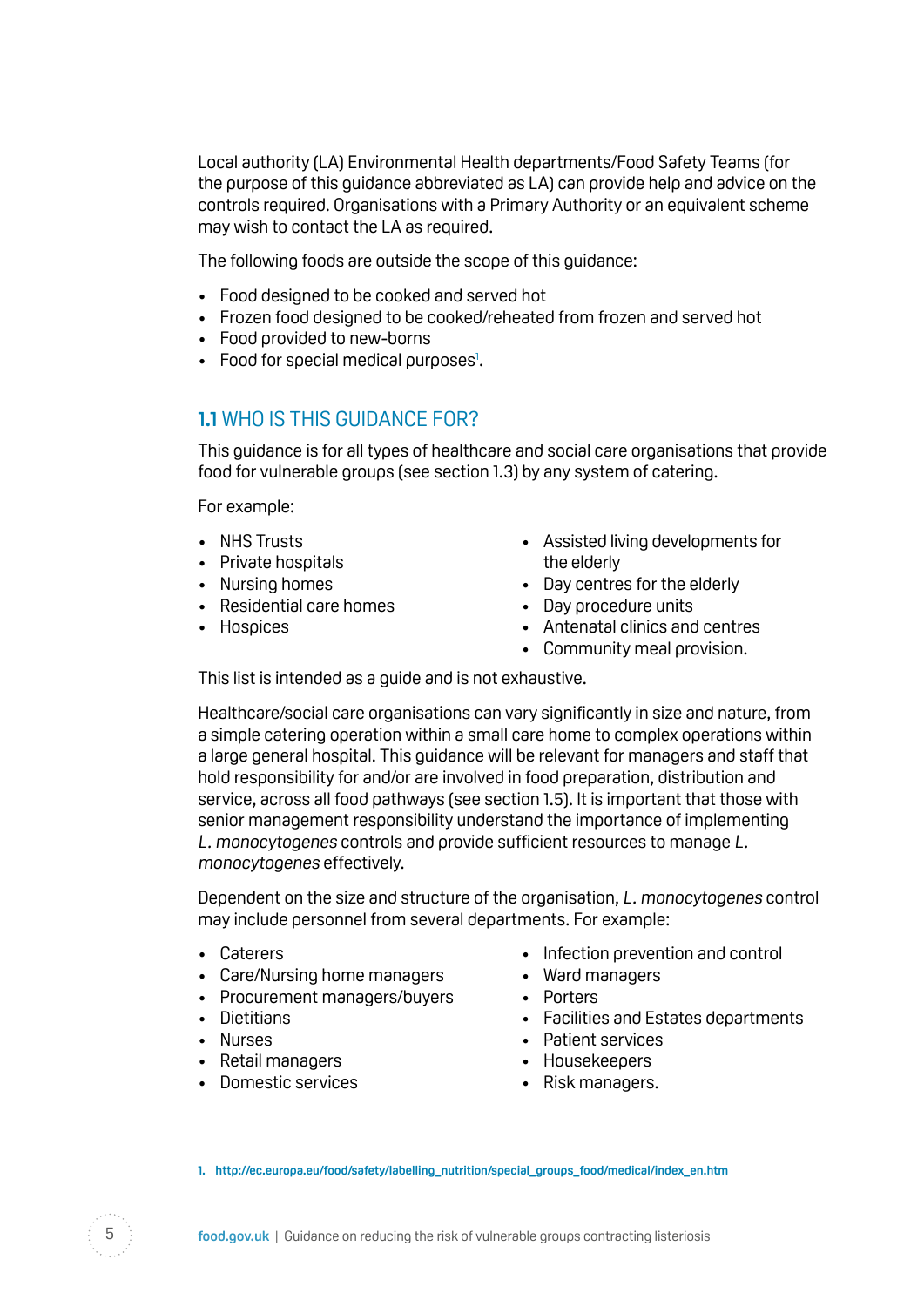#### <span id="page-5-0"></span>**This guidance will also be useful for:**

- • Environmental Health Practitioners
- Procurement partners
- • Contract caterers
- • On-site retailers (commercial and charitable organisations)
- Suppliers of chilled RTE foods to healthcare/social care organisations (includes manufacturers and distributors).

## **1.2** WHAT IS LISTERIOSIS?

Listeriosis is a disease caused by the bacterium Listeria monocytogenes. Although relatively rare, listeriosis can be very serious for vulnerable groups and has a high hospitalisation and fatality rate compared to infections with other bacterial pathogens.

People with non-invasive listeriosis generally experience mild flu-like symptoms. People with weakened immune systems are particularly susceptible to listeriosis. Invasive listeriosis is very serious and can result in conditions such as, bacteraemia, septicaemia, meningitis and, in pregnant women, miscarriage and stillbirth.

#### **Listeria monocytogenes is a bacterium of concern because:**

**Widespread in the environment** 

- L. monocytogenes can be found in vegetation, raw foods, soil, water and animal faeces.
- L. monocytogenes can live in food processing environments.

#### **Biofilms**

• L. monocytogenes bacteria are able to attach to surfaces and adhere together within a slime-like substance to form biofilms, which are not usually visible. Once biofilms are established they are difficult to remove and can be resistant to cleaning and disinfection. During preparation food that comes into contact with a biofilm can become contaminated.

#### **Growth**

- Unlike most other pathogenic bacteria, L. monocytogenes has the potential to grow, albeit slowly, at low temperatures, which includes refrigerator temperatures.
- L. monocytogenes has the ability to grow in low oxygen environments.

**Survival and tolerance** 

• L. monocytogenes can survive freezing and is salt tolerant.

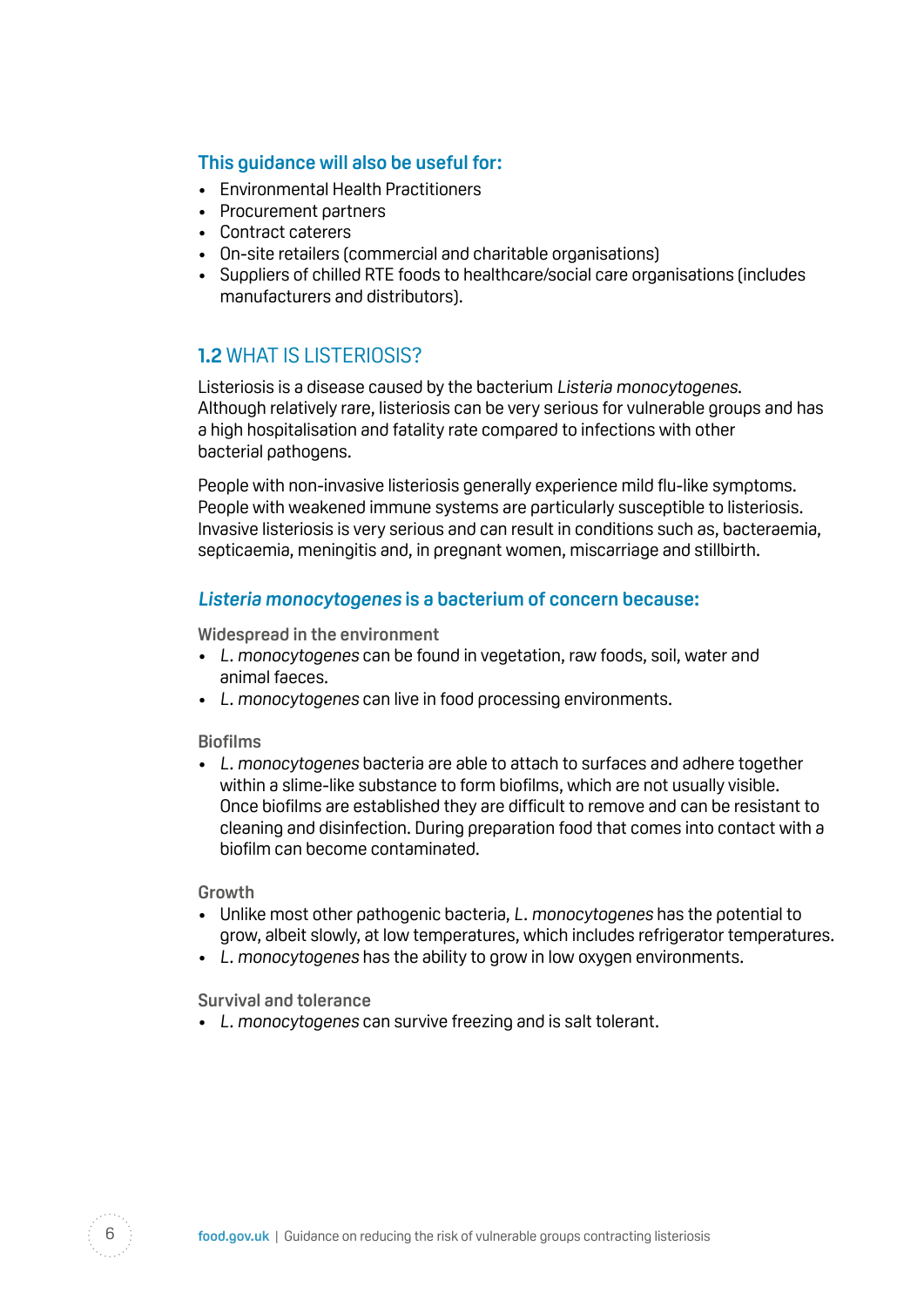## <span id="page-6-0"></span>**1.3 VULNERABLE GROUPS**

With reference to this guidance vulnerable groups refer to those individuals whose immune system is weakened in some way and may be more susceptible to developing infection from L. monocytogenes (listeriosis) and likely to suffer more severe symptoms.

This includes but is not limited to: cancer patients, patients undergoing immunosuppressive or cytotoxic treatment, unborn and newly delivered infants, pregnant women, people with diabetes, alcoholics (including those with alcoholic liver disease) and a variety of other conditions<sup>2</sup>. Immune system capacity decreases progressively in the elderly, so elderly individuals are also included in this group. Rarely, infection can occur in patients without any known risk factors.

## **1.4** FOODS OF PARTICULAR RISK TO VULNERABLE GROUPS

L. monocytogenes is frequently present in raw foods of both plant and animal origin, outbreaks or sporadic cases of listeriosis are generally associated with chilled RTE foods, and often involve post-process contamination of cooked foods. These foods will not be subject to further thorough heat treatment and are generally able to support the growth of L. monocytogenes.

A variety of specific foods have been linked in outbreaks and sporadic cases of listeriosis. Where low levels of L. monocytogenes are found in chilled RTE foods this usually presents a low risk to vulnerable groups, provided time and temperature storage conditions are maintained at appropriate levels prior to the food being eaten.

The lists below, which are not exhaustive, include examples of the types of foods associated with listeriosis outbreaks, sporadic cases of listeriosis or RTE foods sampled for  $L$ . monocytogenes in microbiological surveys $3$ .

| Pasteurised/<br>Meat<br><b>Fish</b><br>• Cooked meats/<br>unpasteurised<br>• Smoked fish<br>cheeses<br>poultry<br>Cooked<br>Soft blue<br>Pate<br>shellfish<br>• Cured meats<br>• Pate | <b>Prepared foods</b><br>• Pre-packed<br>sandwiches<br>Prepared<br>$\bullet$<br>veined cheeses<br>salads<br>Mould-ripened<br>• Some cut fruits,<br>soft cheeses<br>including melon |
|---------------------------------------------------------------------------------------------------------------------------------------------------------------------------------------|------------------------------------------------------------------------------------------------------------------------------------------------------------------------------------|
|---------------------------------------------------------------------------------------------------------------------------------------------------------------------------------------|------------------------------------------------------------------------------------------------------------------------------------------------------------------------------------|

**2. <http://www.food.gov.uk/sites/default/files/multimedia/pdfs/committee/acmsflisteria.pdf>**

**3.** EU trends and sources report 2014: **<http://www.efsa.europa.eu/en/efsajournal/pub/4329>**

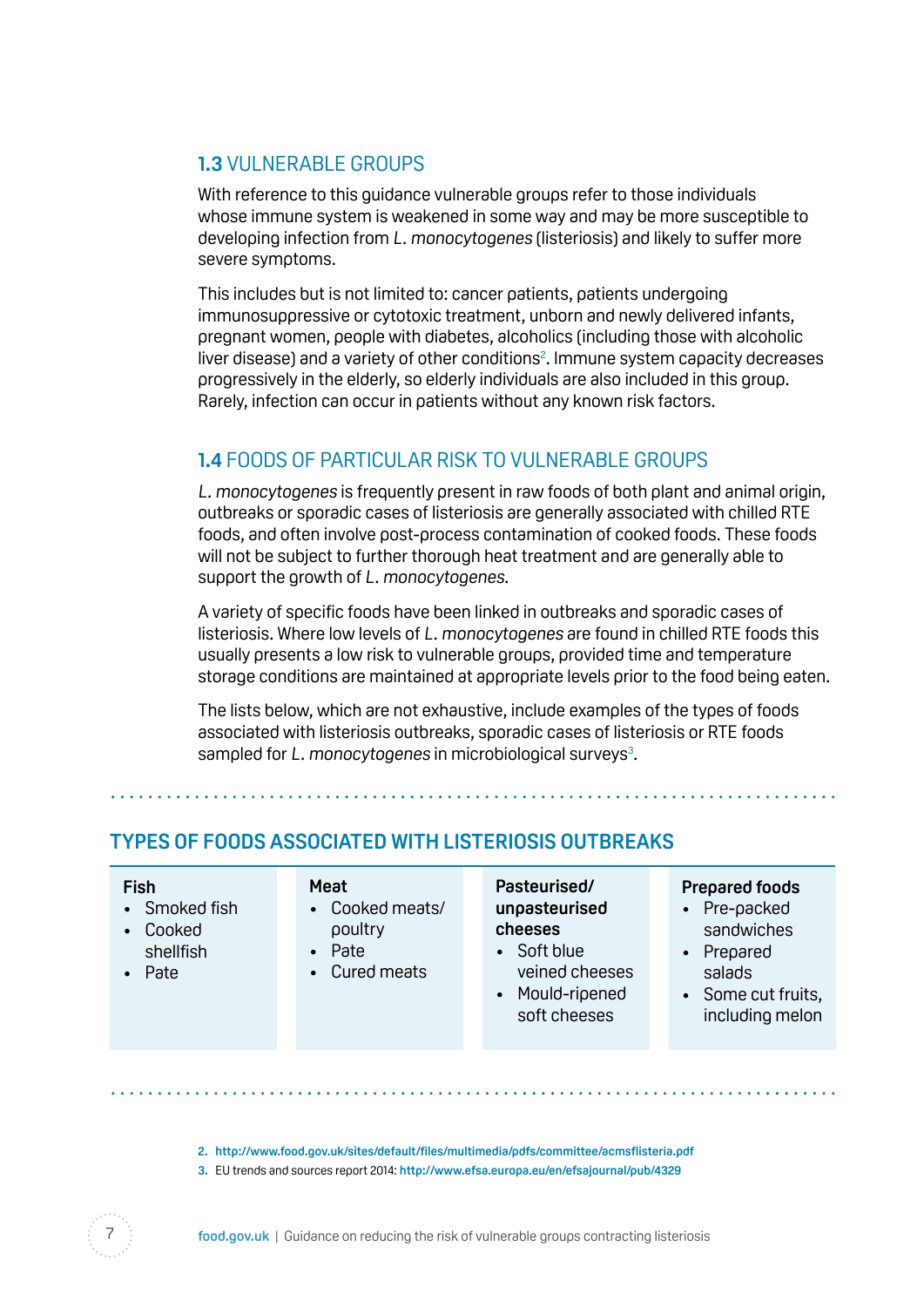There is the potential for chilled RTE foods to present an increased risk to vulnerable groups and effective controls for L. monocytogenes must be applied and appropriately managed. The risks associated with these types of foods are well recognised and it is possible to control the risks effectively by application of hygiene controls at healthcare and social care organisations and the food business operators (FBOs) that supply them.

Although this guidance deals with listeriosis risks related to chilled RTE foods, certain frozen foods once defrosted, for example, ice cream, may present a risk as L. monocytogenes can survive freezing. It is important that manufacturer's instructions for storage and use are followed and appropriate controls are in place (see sections 2 and 3).

#### **Nutritional considerations**

**It is important that nutritional needs of the patient/resident are balanced with that of the risk of listeriosis. With appropriate food safety controls and monitoring in place there should be no need to limit or restrict menu choice for vulnerable individuals.4** 

 **4.** NHS Choices provides advice for expectant mothers on avoiding certain types of foods at: **[http://www.nhs.uk/chq/Pages/917.aspx?Categor yID=543](http://www.nhs.uk/chq/Pages/917.aspx?CategoryID=543)** 

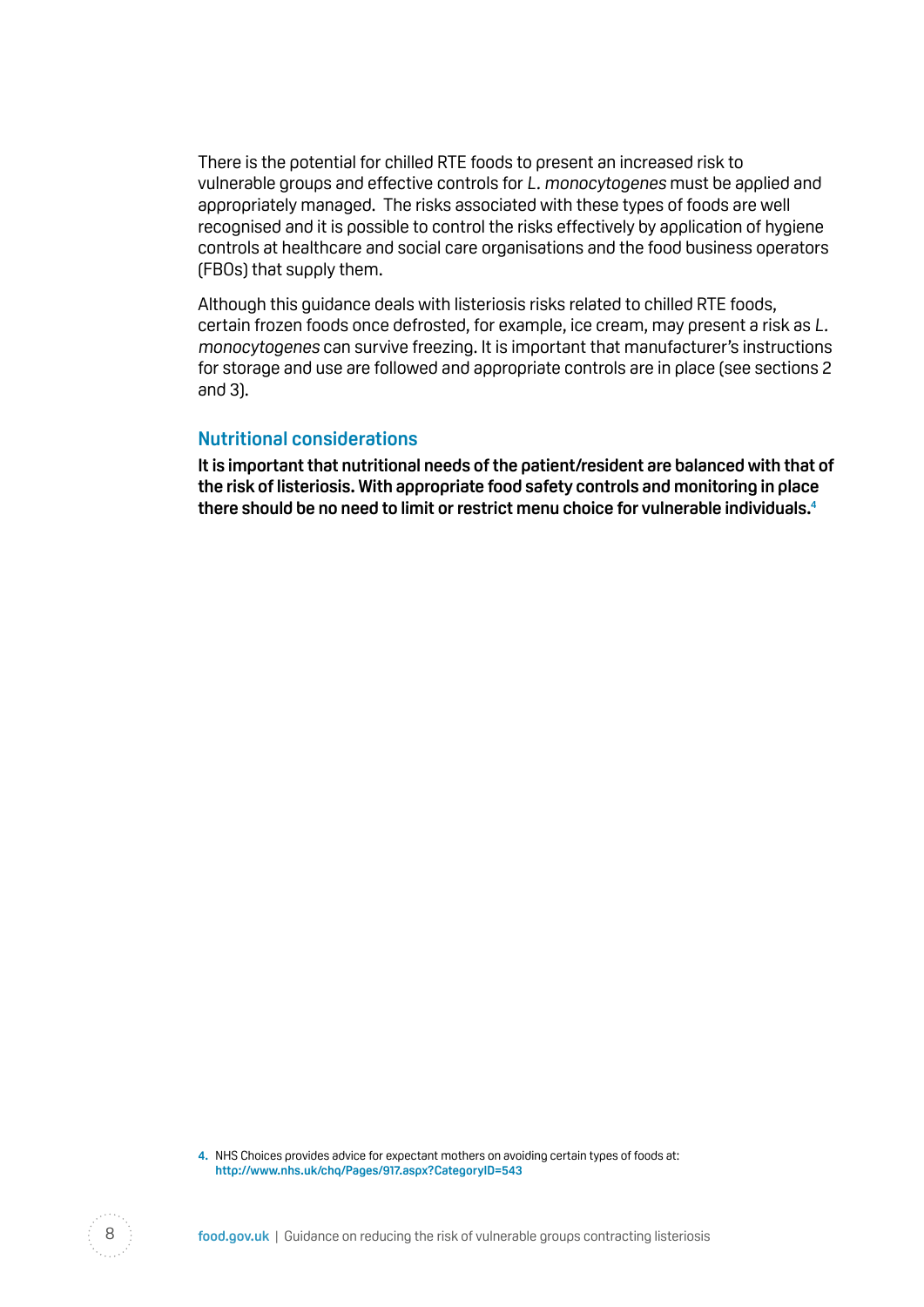### <span id="page-8-0"></span>**1.5** FOOD PATHWAYS

Healthcare and social care organisations are legally obliged to make sure the food they provide is safe, but there are often many different routes/pathways by which vulnerable groups may obtain food and drink.

Healthcare/social care organisations should take into consideration all of the different food pathways by which chilled RTE foods may reach vulnerable groups within their organisation (see section 4 on Management controls).

Examples of food pathways by which food may be provided to vulnerable groups within healthcare/social care organisations are shown below:

### **EXAMPLES OF FOOD PATHWAYS**



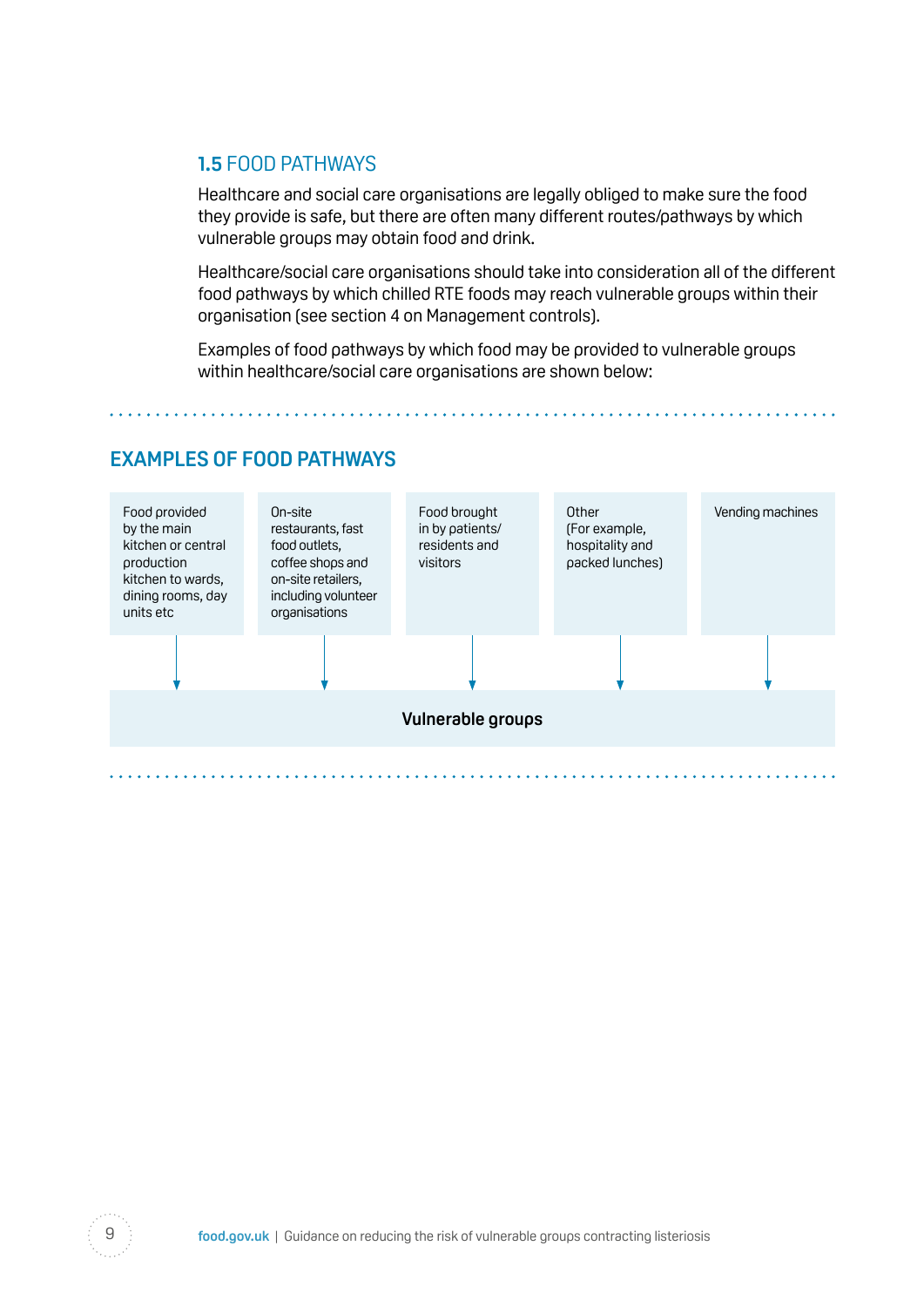# <span id="page-9-0"></span>**Section 2:** Control of contamination

#### **The effective management of cross-contamination is an essential food safety control for L. monocytogenes.**

It is important to prevent L. monocytogenes contamination of chilled RTE foods intended for vulnerable groups as subsequent growth may lead to levels harmful to health. Food must be protected from contamination from delivery of the goods into the organisation through to service of the food to the patient/resident.

Key sources of L. monocytogenes contamination are:

- Dirt and soil including dirty premises, equipment and cleaning equipment
- Food handlers
- Raw foods
- Food preparation equipment and utensils
- Water
- Condensate from air cooling units
- Drains and drainage gulleys
- Areas prone to pooling water.

Effective controls for personal hygiene, cleaning and disinfection and crosscontamination controls are outlined in this section.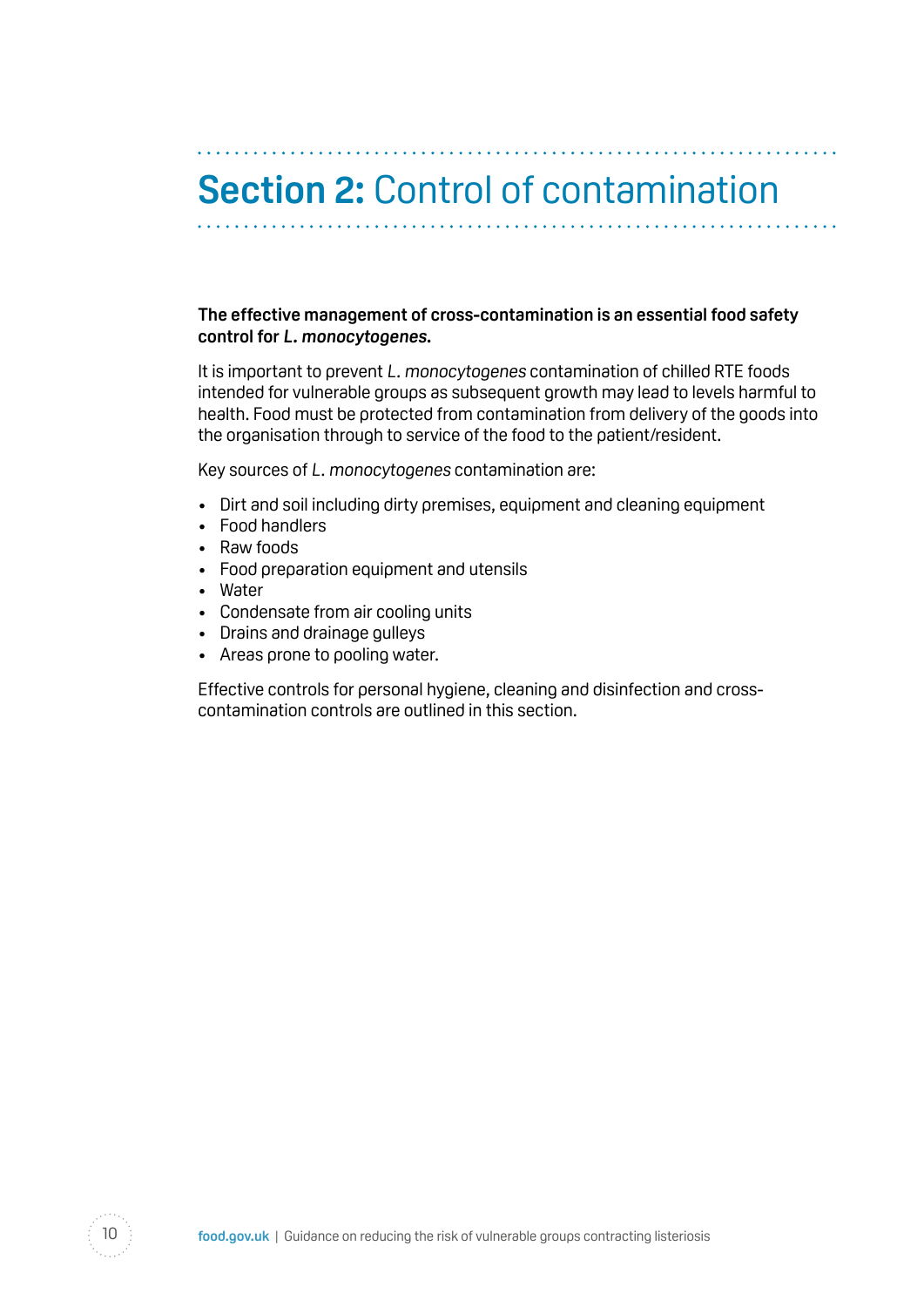### <span id="page-10-0"></span>**2.1** PERSONAL HYGIENE

Healthcare/social care organisations must have effective procedures in place for personal hygiene, as this will provide a foundation for L. monocytogenes controls.

The law requires food businesses to exclude anyone from work if they have an infection that can be passed on through food and there is any likelihood of them contaminating food directly or indirectly. Further information is available on fitness to work and exclusion in FSA guidance – Food handlers: fitness to work<sup>5</sup>.

#### **GOOD PRACTICE – Personal hygiene**

Implement a personal hygiene policy to ensure staff follow effective personal hygiene practices, such as:

- Handwashing controls
- Staff wearing clean, and where appropriate, protective clothing
- Food handlers preparing RTE foods should not travel to their place of work in their protective clothing
- Procedures for laundering work/protective clothing, either by the provision of in-house arrangements or providing appropriate instruction for those laundering their own work clothing
- Minimise handling of chilled RTE foods prior to service

**2.2** CLEANING AND DISINFECTION

Good construction and maintenance of premises, as well as effective cleaning and disinfection procedures need to be in place to minimise the risk and remove potential sources of L. monocytogenes contamination.

#### **GOOD PRACTICE – Cleaning and disinfection**

- Where possible disinfect food contact equipment by heat or by an adequate dishwasher cycle, following the manufacturer's instructions
- Use separate cleaning equipment for raw and RTE preparation areas to limit spread of contamination
- Undertake cleaning and disinfection procedures when food is not being prepared

**5. [http://www.food.gov.uk/business-industr y/guidancenotes/hygguid/foodhandlersguide](http://www.food.gov.uk/business-industry/guidancenotes/hygguid/foodhandlersguide)**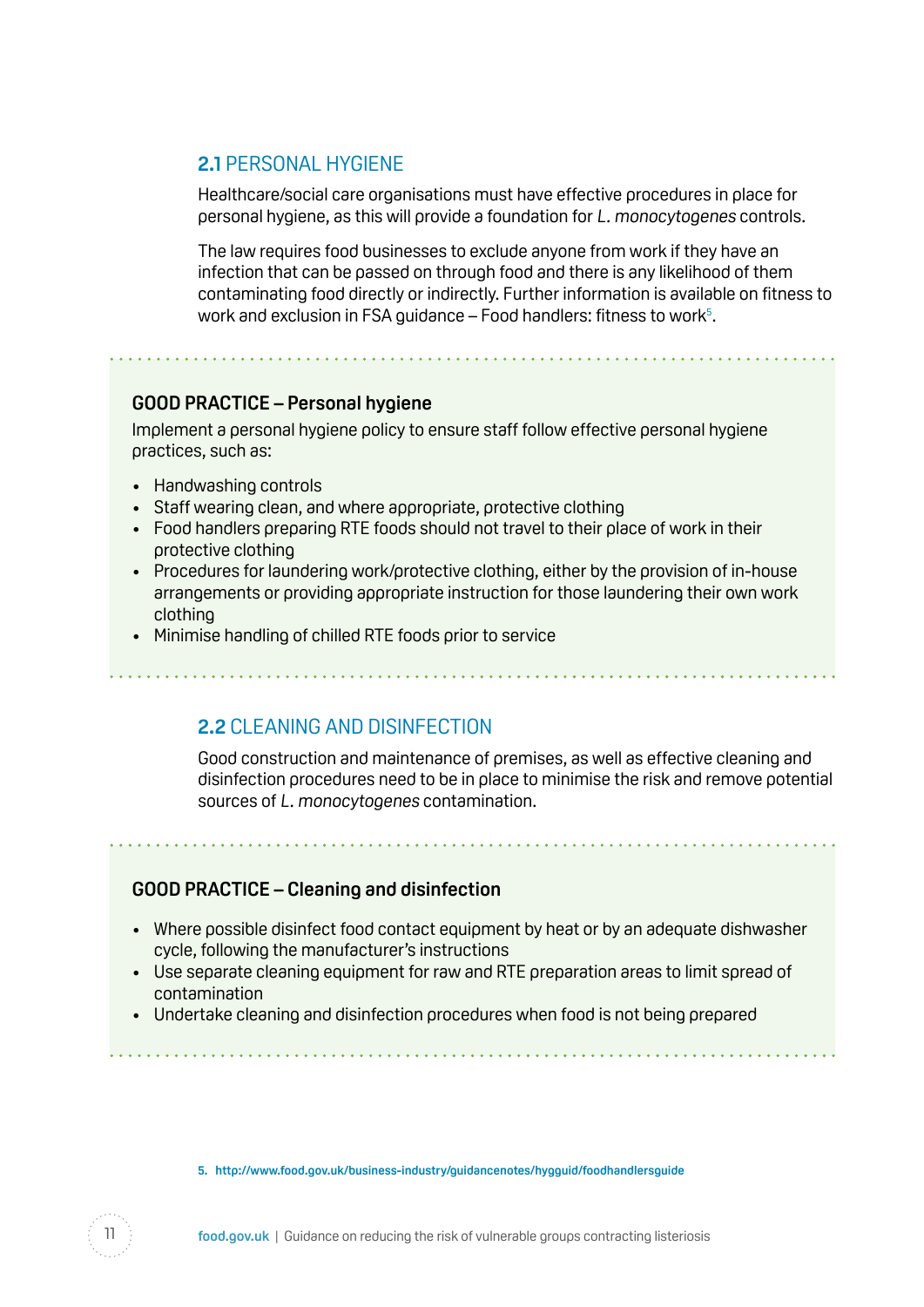Effective cleaning and disinfection is important for all food pathogens but points to be aware of in relation to L. monocytogenes are:

- Regular two-stage cleaning and disinfection (stage 1: general cleaning using a detergent and stage 2: disinfectant) $\delta$  is important to ensure food contact surfaces are cleaned appropriately and to avoid the formation and build-up of biofilms. Biofilms are not usually visible and, if not removed, biofilms can persist on food contact surfaces and equipment for several years. If food comes into contact with a biofilm during food preparation, it can become contaminated.
- Chemicals known to be effective in destroying L. monocytogenes should be used. Chemicals must always be used in accordance with the manufacturer's instructions regarding dilution, contact times and rinsing. Disinfectants will not be effective if used on dirty surfaces, or if applied at the incorrect dilution or for the insufficient contact time or the incorrect temperature. A professional chemical supplier will be able to provide advice on suitable chemicals and correct usage.
- It is important to maintain and repair damaged equipment appropriately to enable effective cleaning to take place, as these areas can create harbourage sites for L. monocytogenes where biofilms can form.
- Keep moisture levels in food areas to a minimum. Repair damaged and poor floor drainage in kitchens, damaged flooring and areas where water can pool can be a reservoir for L. monocytogenes biofilms.
- When using power machinery, such as jet washers and spray-on floor cleaning solutions, spray from cleaning can spread L. monocytogenes from floors and drains onto food contact equipment and food. Care must be taken to ensure food contact equipment is not contaminated following this type of cleaning, or steps taken to clean and disinfect food contact equipment before food preparation commences.
- Air handling systems should be well designed and cleaned regularly when food is not being prepared.
- • Avoid accumulation of condensation in refrigerators and blast chillers, as this can create favourable conditions for biofilms, which may be distributed via dripping or moist air blown through the units.



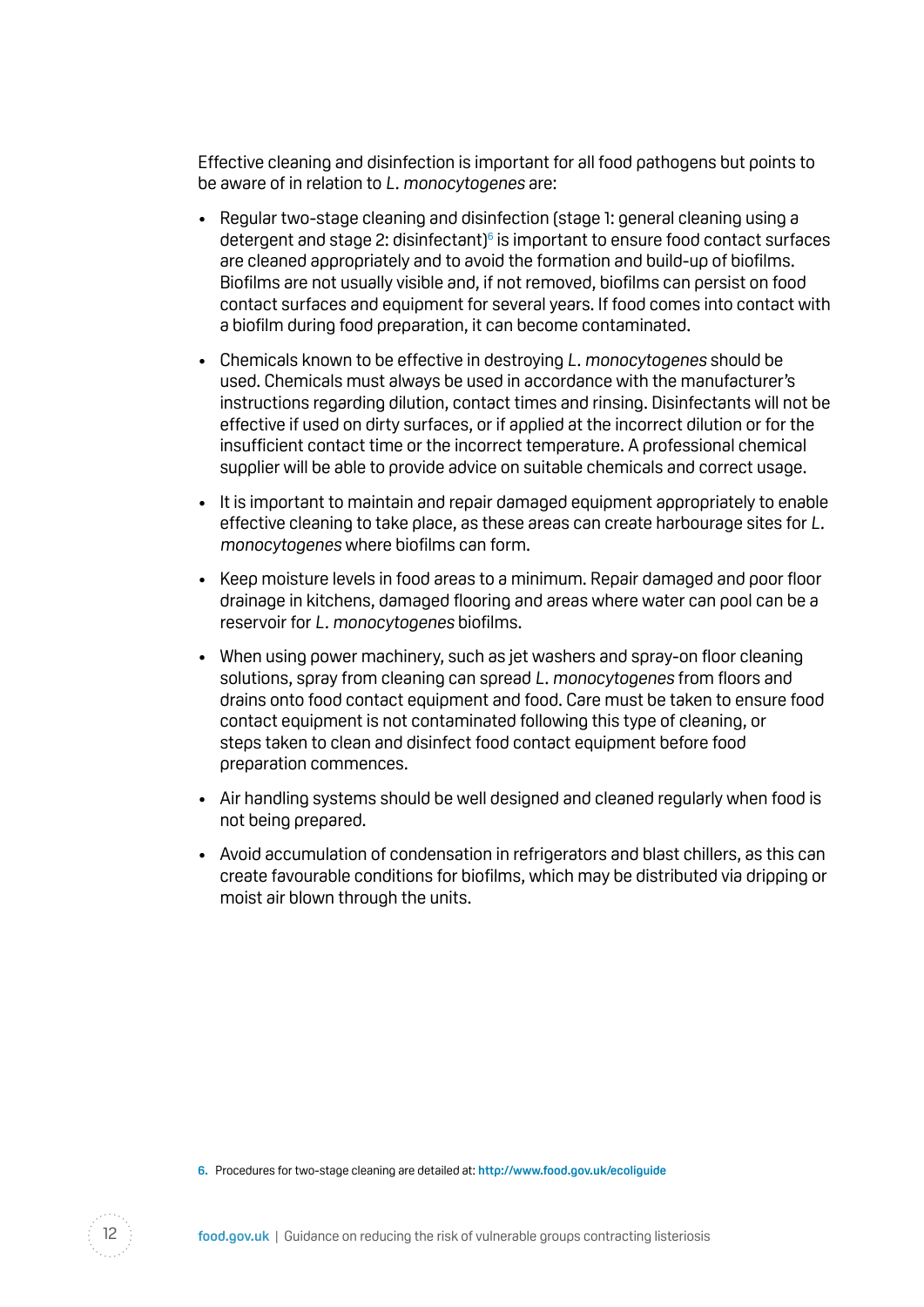### <span id="page-12-0"></span>**2.3** CROSS-CONTAMINATION

As raw foods can be contaminated with L. monocytogenes, healthcare/social care organisations should take appropriate steps to control cross-contamination from raw food directly or indirectly onto RTE foods.

Environmental sources of L. monocytogenes, such as soil, mean that raw fruit and salad vegetables may potentially be contaminated with L. monocytogenes.

Unless supplied as RTE, fruit and vegetables will need to undergo adequate washing (wash thoroughly by rubbing vigorously in clean running water) and/or processing (peeling or cooking) prior to consumption.

#### **GOOD PRACTICE – Washing fruit**

• Wash external surfaces before cutting fruits to minimise the risk of L. monocytogenes on the external surface from being transferred to the flesh of the fruit, for example, melon

#### **GOOD PRACTICE – Kitchen access**

- Implement a policy to control who has access to kitchens/pantries and under what circumstances. The policy should include staff, visitors and contractors, be as restrictive as practicable and should limit access when food is being prepared and/or served
- Provide appropriate quidance and/or supervision on safe handling practices in settings where residents cook their own food as part of a rehabilitation/occupational programme

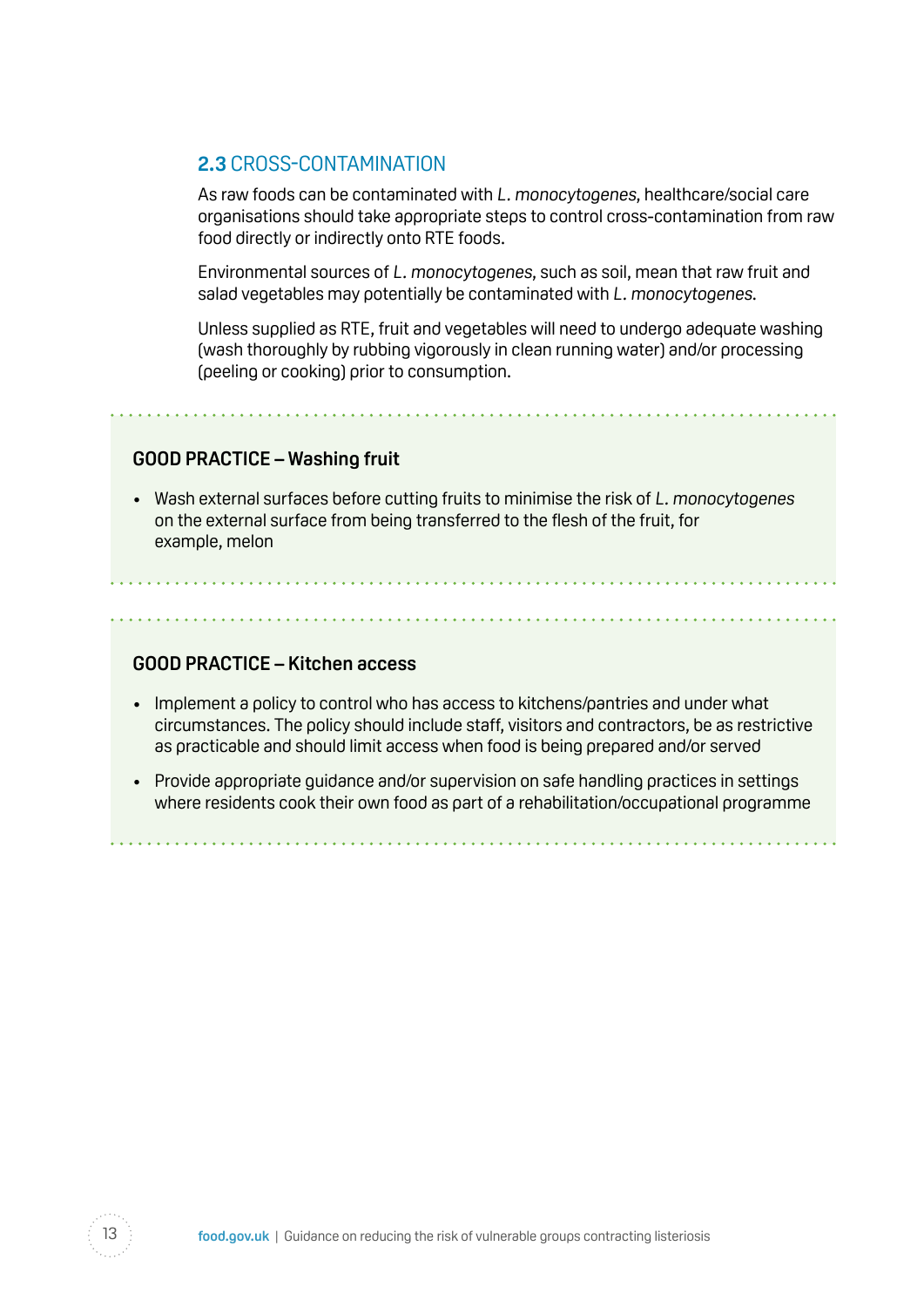# <span id="page-13-0"></span>**Section 3:** Control of growth

**It is important to minimise growth of L. monocytogenes present in chilled RTE foods to prevent L. monocytogenes reaching levels likely to be harmful to the health of vulnerable groups.** 

The growth of L. monocytogenes can be controlled by applying effective time and temperature control. This includes appropriate controls on the storage time and temperature from supply and delivery of foods/ingredients to the healthcare/social care organisation through to consumption by patients/residents.

When providing chilled RTE food to vulnerable groups, healthcare/social care organisations should:

- Set an appropriate shelf life, where foods are made on site
- Follow manufacturer's instructions for use-by dates and storage
- Maintain the cold chain
- Minimise the time that food spends out of the cold chain (during preparation, delivery, service etc).

Practical advice on how each of these can be achieved is provided within this section.

#### **GOOD PRACTICE – Cold chain**

• Maintain the cold chain at 5°C or less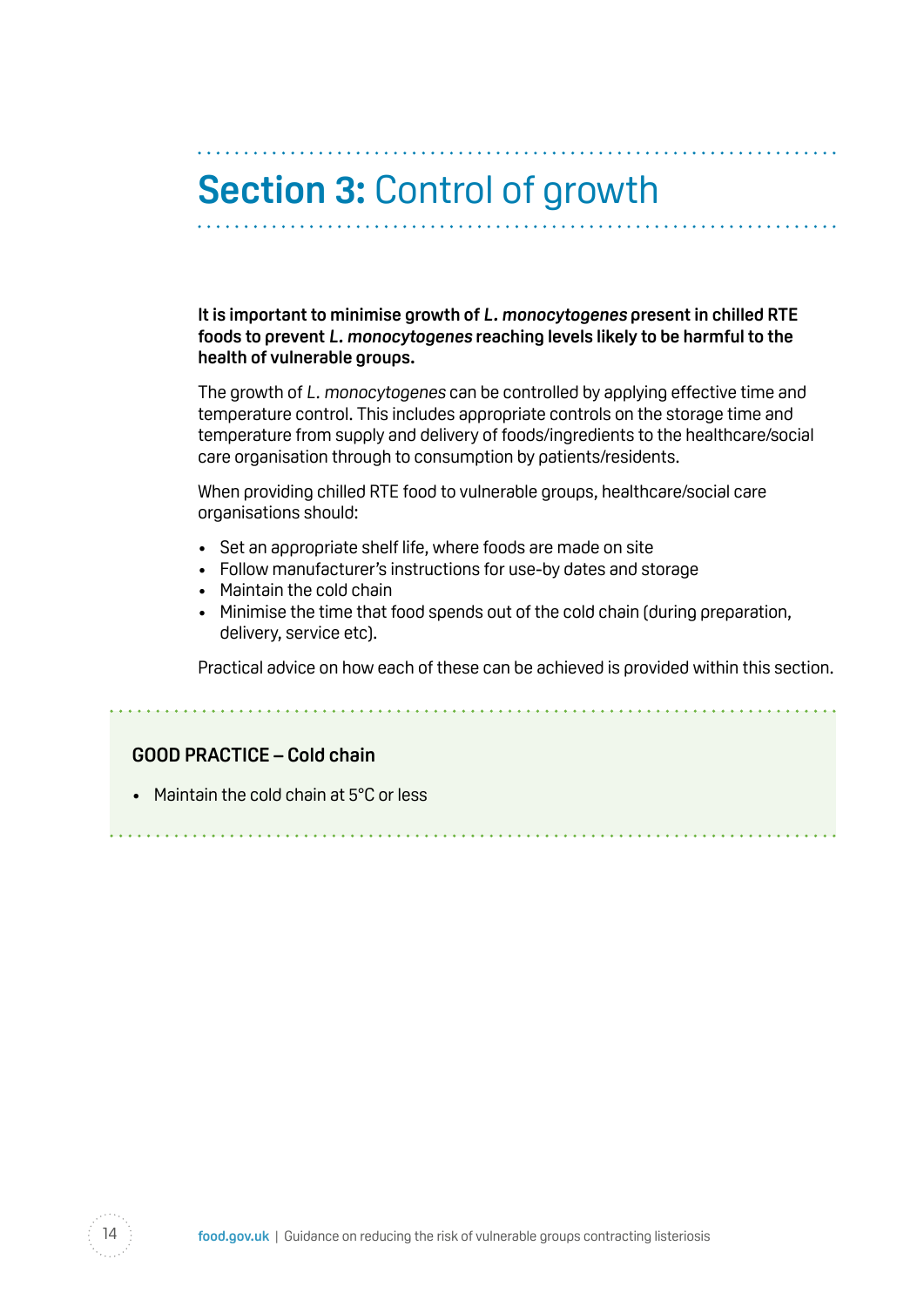### <span id="page-14-0"></span>**3.1** SHELF LIFE

L. monocytogenes can grow in refrigerated storage. Putting in place controls to minimise the shelf life will limit the opportunity for L. monocytogenes to grow to harmful levels.

Healthcare/social care organisations must:

- Have a HACCP-based food safety management system (FSMS) in place to ensure food is stored and used appropriately.
- Use foods within their use-by date and follow manufacturer's instructions.
- Where products are made on site ensure the shelf life of the finished product, for example, sandwiches, does not exceed that of any of the ingredients.

It is against the law to use or supply food past the manufacturers use-by date.

#### **GOOD PRACTICE – Shelf life controls**

- Order/purchase as close to the date of consumption as practicable
- Take care not to over order foods
- Carefully check use-by dates upon delivery/purchase
- Organise working practices so that chilled RTE food prepared on site is used on day of production wherever possible
- A maximum chilled shelf life of day of production plus 2 days should be applied, unless evidence of shelf life studies is provided to prove otherwise
- Bought in pre-packed sandwiches, whether provided by the organisation or by visitor/ patient, should be consumed as soon as possible

• Ensure stock is rotated, for example, using a 'first in, first out' principle

**3.2** COLD CHAIN

The management of appropriate chill temperatures is an essential food safety control for L. monocytogenes.

#### **Maintain cold chain**

- Healthcare/social care organisations must maintain the cold chain of chilled RTE food at relevant temperatures.
- Some manufacturers may set a storage temperature lower than 5°C and these instructions must be followed.

#### **Minimise time food spends out of cold chain**

- It is recognised that there may be unavoidable breaks in the cold chain during preparation and food service, but to minimise growth of L. monocytogenes, time that RTE chilled food is out of chill storage should be kept as short as possible.
- Deliveries of chilled RTE food should be placed in refrigerated storage promptly.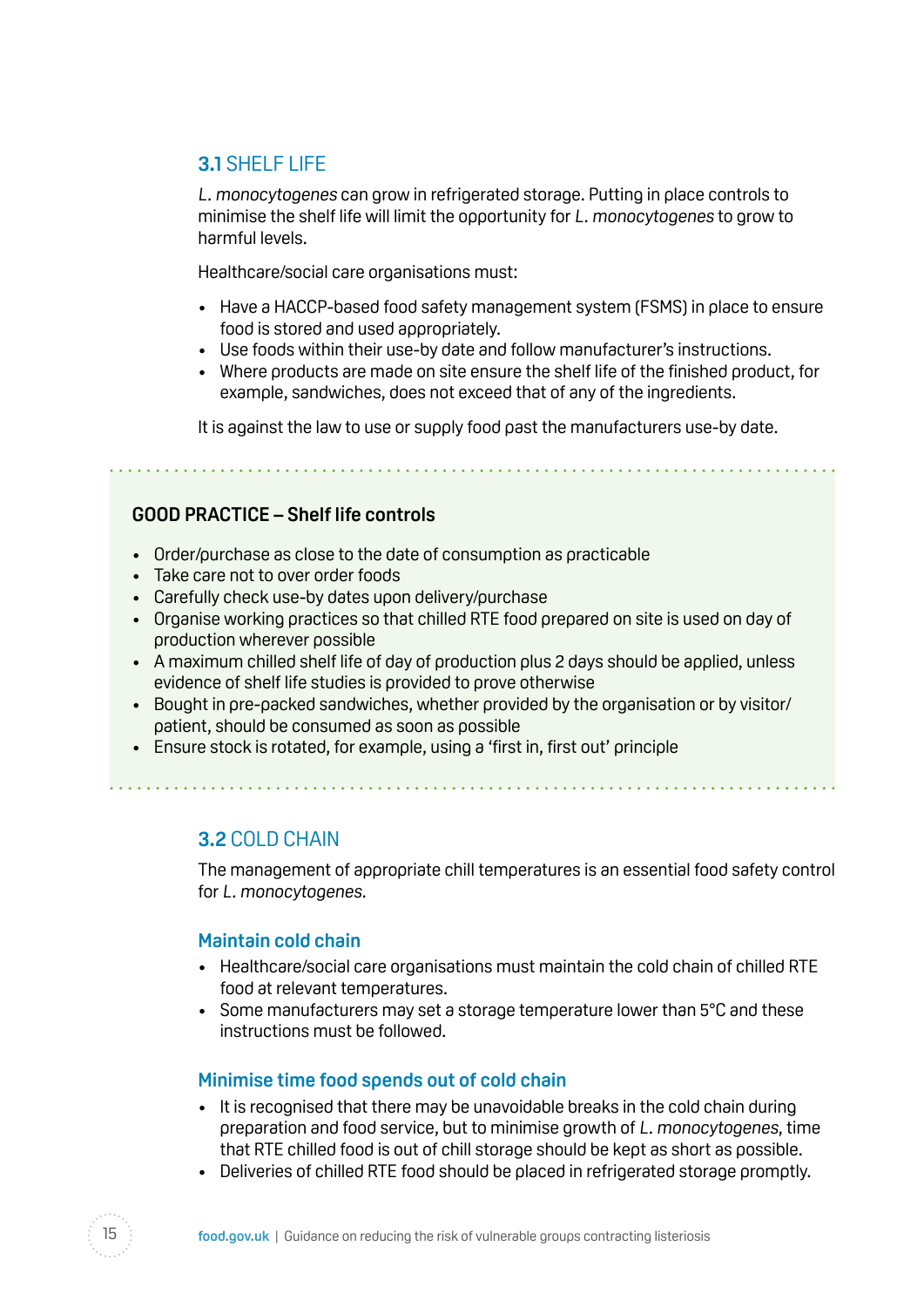#### **The '4 hour rule'**

National rules<sup>7</sup> provide an exemption for certain foods to remain out of temperature control for one period of up to four hours for display and service purposes.

Article 5 of Regulation (EC) 852/2004 requires that any hazards associated with the display and service of foods outside the specified temperature control requirements must still be controlled. However, L. monocytogenes can grow rapidly in warm environments and, given the increased risk to vulnerable consumers, it is good practice to apply tighter controls.

#### **GOOD PRACTICE – Cold chain**

- It is good practice for healthcare/social care organisations to maintain their cold chain of chilled RTE food at 5°C or below from delivery through to service
- Use chilled display cabinets where RTE foods, requiring chill control, are presented for sale at retail in restaurants, shops, cafes etc
- Pre-chill equipment used for keeping foods cold, such as display cabinets, chilled trolleys etc
- Minimise holding times that chilled RTE foods are kept at ambient
	- Set maximum times that food can spend out of the cold chain, as part of the HACCPbased FSMS (see section 4.1), and monitor this to check times are not exceeded
	- Make sure that chilled RTE foods are not stored next to or on top of ward trolleys, designed to keep foods hot

Practices and facilities for the preparation of chilled RTE foods should be organised so that the time chilled RTE foods spend at room temperature is kept as short as possible, and that food temperatures remain as low as practicable.

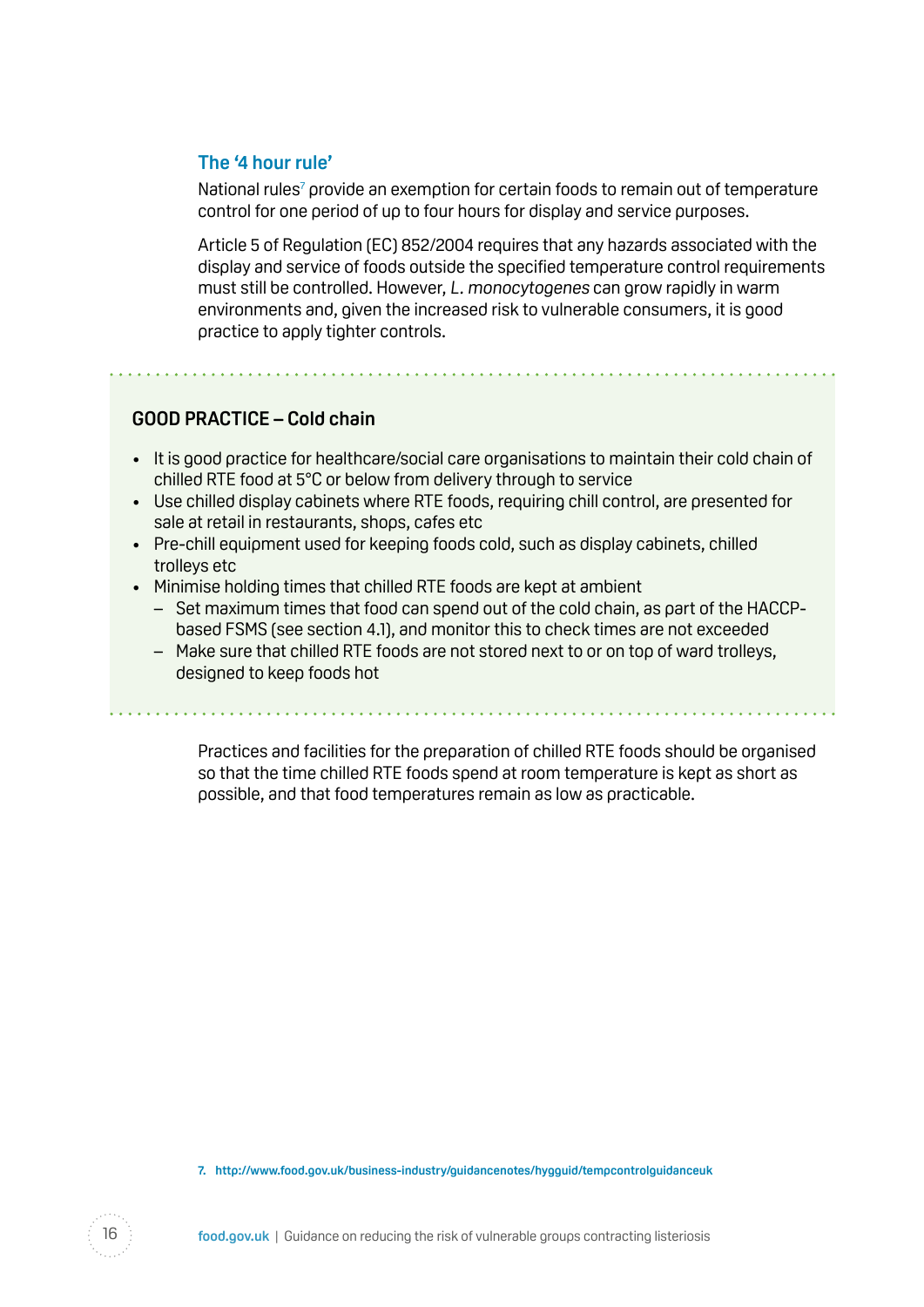#### **GOOD PRACTICE – Time/temperature control during food preparation**

- Prepare food in small batches
- Pre-chill ingredients such as canned tuna, mayonnaise and bread
- Pre-chill crockery, for example chill plates prior to plating salads/sandwiches
- Provide sufficient refrigerators close to preparation areas so that foods can be removed, used and put back promptly
- Cold holding wells provided close to preparation areas will enable fillings to remain chilled during preparation
- Only remove from refrigeration the amount of ingredients for foods such as salads and sandwiches, being prepared at that time
- Refrigerate chilled RTE foods immediately following preparation
- Where chilled preparation rooms are in operation it is good practice to apply time controls, as chilled preparation rooms generally operate above 5°C

#### **Equipment specifications**

a dia ana ana ana ana ana

As L. monocytogenes can grow at low temperatures, and the rate of growth of L. monocytogenes can increase significantly above 5°C (and can double at 8°C compared to  $5^{\circ}C^{\circ}$ ), it is important that all equipment designed to keep foods cold or frozen is fit for purpose and can maintain adequate temperatures.

If domestic equipment is used, for example, in ward kitchens, kitchenettes or pantries, the healthcare/social care organisation must ensure that this equipment can maintain adequate temperatures for safe food storage and withstand continuous use.

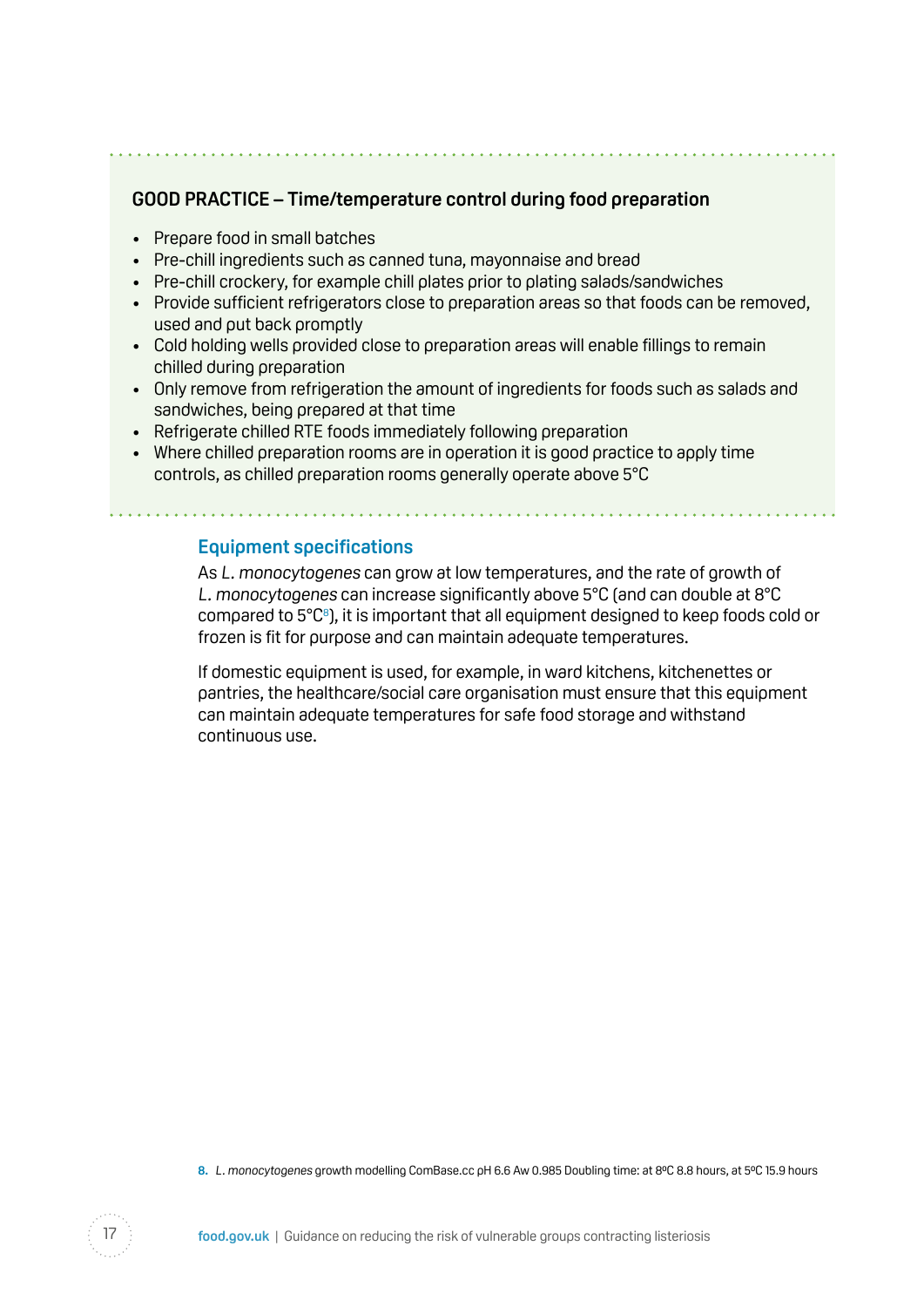#### **Distribution to service points**

During transfer/transportation of chilled RTE foods within a healthcare/social care organisation, for example from the main kitchen to ward or dining areas, it is good practice for the cold chain to be maintained.

Specialised cold-holding equipment (for example insulated containers, eutectic plates, chilled trolleys etc) can be used to transfer/transport chilled RTE foods from the main kitchen to the point of service if the chill temperature is likely to be compromised. This will be dependent on the distance the food needs to travel and the nature of the food service.

#### **GOOD PRACTICE – Time/temperature control during distribution to service points**

- Maintain the cold chain at 5°C or below
- Where possible containers and equipment used for transportation of food should be pre-chilled to below 5°C
- Remove chilled RTE food from refrigerated storage and place into transportation equipment promptly, and as close to the transportation time as possible
- Transport chilled RTE food as soon as possible after loading into equipment
- Hold chilled RTE foods transported to the service point in chilled equipment at 5°C or less or transfer to appropriate refrigeration at ward/pantry

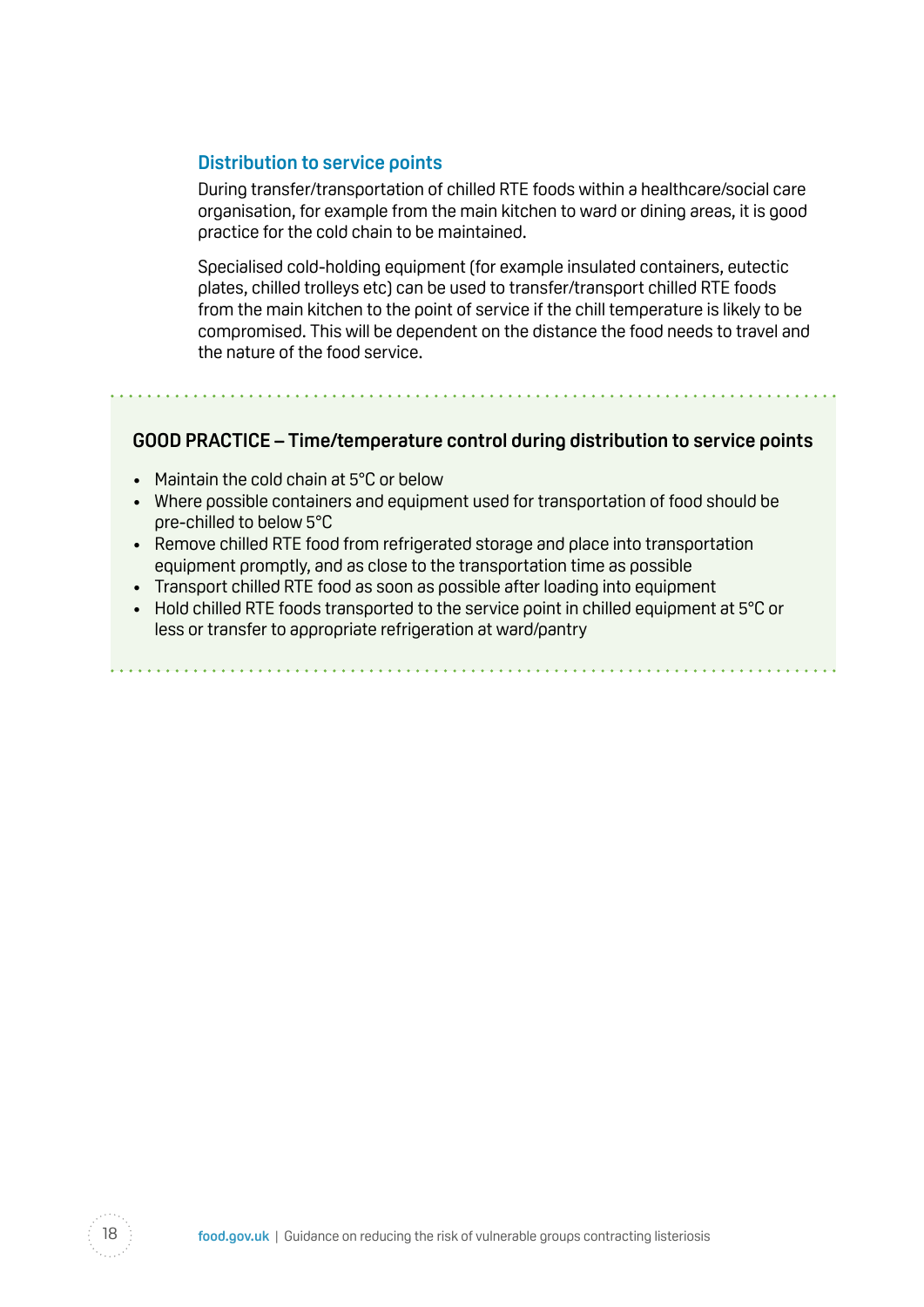#### **Service to patients/residents**

Organise the service of chilled RTE foods to patients/residents, for example in wards, wings and dining areas, so that the time food spends at room temperature is minimised.

Effective inter-disciplinary working practices between departments are important as 'non-catering' staff, for example, nurses, care staff, housekeepers etc are often those with responsibility for time/temperature controls at the point of service to the patient/resident.

#### **GOOD PRACTICE – Time/temperature control during food service to the patient/resident**

- Keep chilled RTE foods in chilled storage until they are ready to be served
- Ensure chilled RTE foods are eaten as soon as possible after serving
- Keep service times as short as possible
- Chilled RTE foods should not be left at room temperature if the patient/resident is not available or ready at mealtime (label the food with patients/residents name and place in refrigeration)
- Dispose of chilled RTE food held out of chilled storage during service at the end of mealtimes
- Patients/residents should be discouraged from storing chilled RTE food at their bedside/ in beside cabinets for consumption at a later time
- • Protected mealtimes are recommended to avoid interruptions during mealtimes and to allow staff to concentrate on food service
- Where ice-cream is served ensure this is kept frozen and is not defrosted before service. Ice-cream that has defrosted must be thrown away. Do not re-use or re-freeze
- When using oral supplements (sip-feeds) make sure the manufacturer's instructions are followed for use and storage, once opened

#### **GOOD PRACTICE – 'Go home' packs/packed meals**

If foods are provided for vulnerable individuals, within a 'go-home' pack or packed meal for patients going off-site, assess the risks and consider:

- Replacing certain RTE foods with low risk alternatives that do not need to be kept chilled
- If chilled RTE foods, such as sandwiches, are used provide appropriate advice on consuming these foods within a specific time frame
- Use cool bags, chill packs etc to keep chilled foods cold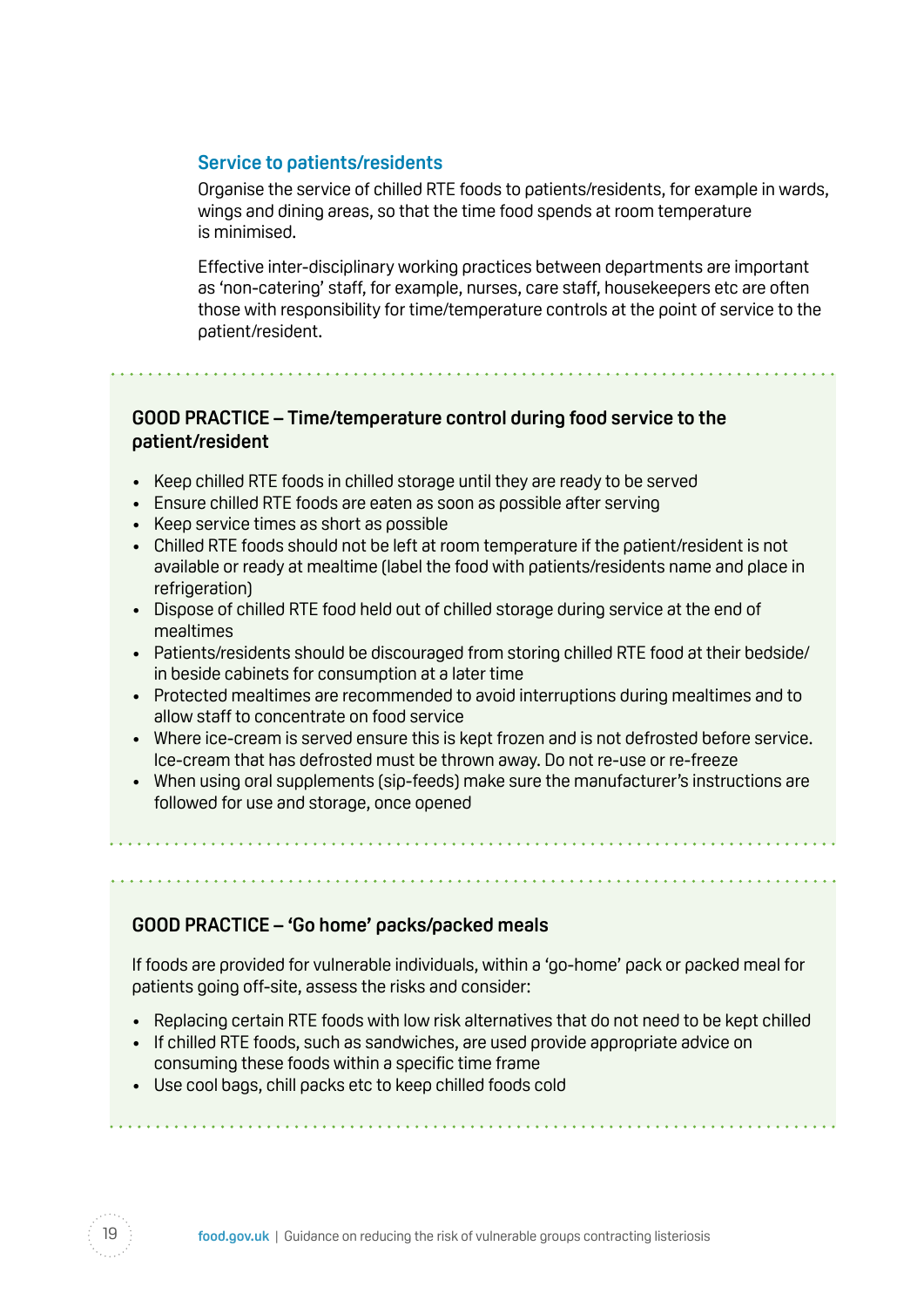#### **Temperature monitoring**

Effective monitoring procedures for chilled RTE foods should be carried out to ensure appropriate chill temperatures are being maintained.

Clear responsibilities for temperature monitoring and corrective actions should be allocated to all food handlers, particularly where responsibilities may be split between the healthcare/social care organisation and a contractor. Effective monitoring must be carried out at all times, including weekends, evenings and holiday periods, such as bank holidays.

#### **GOOD PRACTICE – Temperature monitoring**

- Have procedures in place to ensure appropriate temperature monitoring of refrigeration units located on wards/kitchenettes/pantries
- Data loggers can be useful for more complex operations to validate the cold chain

#### **Corrective actions**

Clear procedures are required when temperatures are found to be above critical limits and corrective actions must be carried out. The healthcare/social care organisation is responsible for deciding what corrective actions are appropriate.

It is important that all staff, including temporary staff, and supervisors, have clear instruction on corrective action procedures.

#### **Temperature/time controls for other processes**

Effective temperature/time control and monitoring during other stages of the food operations is also required to control L. monocytogenes.

These should be reflected in the FSMS, for example:

- Thawing under chilled conditions to control growth of any L. monocytogenes that may be present.
- Do not re-freeze thawed food, including ice-cream.
- Thorough cooking/reheating/regeneration at 75°C for at least 30 seconds, or equivalent, – to destroy L. monocytogenes present in food.
- Hot holding at 63°C or above to control growth of any surviving bacteria or L. monocytogenes introduced post cooking.
- Rapid cooling/blast chilling to control growth of any surviving bacteria or L. monocytogenes introduced post cooking.

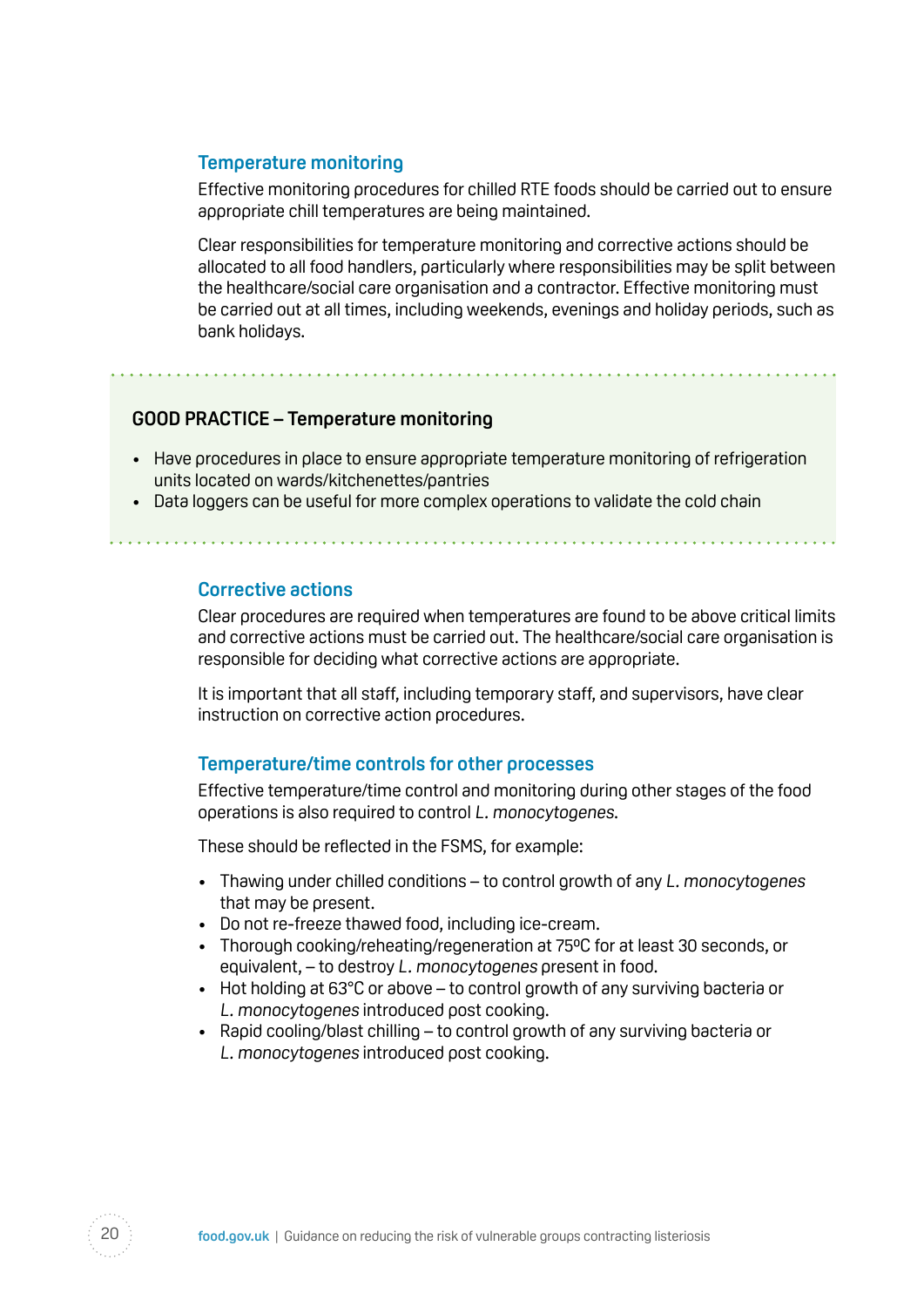# <span id="page-20-0"></span>**Section 4:** Management controls

**Healthcare and social care organisations serving food are legally required to manage food safety using a documented Food Safety Management System (FSMS) based on HACCP principles.** 

In addition to establishing controls, critical limits, monitoring procedures and corrective actions in relation to L. monocytogenes, the FSMS should include key procedures for the control of L. monocytogenes including:

- Procurement/purchase
- Training, instruction and supervision
- Management of on-site retailers and caterers, where applicable
- Food brought in by patients/visitors
- Microbiological testing, where applicable

Advice on the content of these policies is provided in this section.

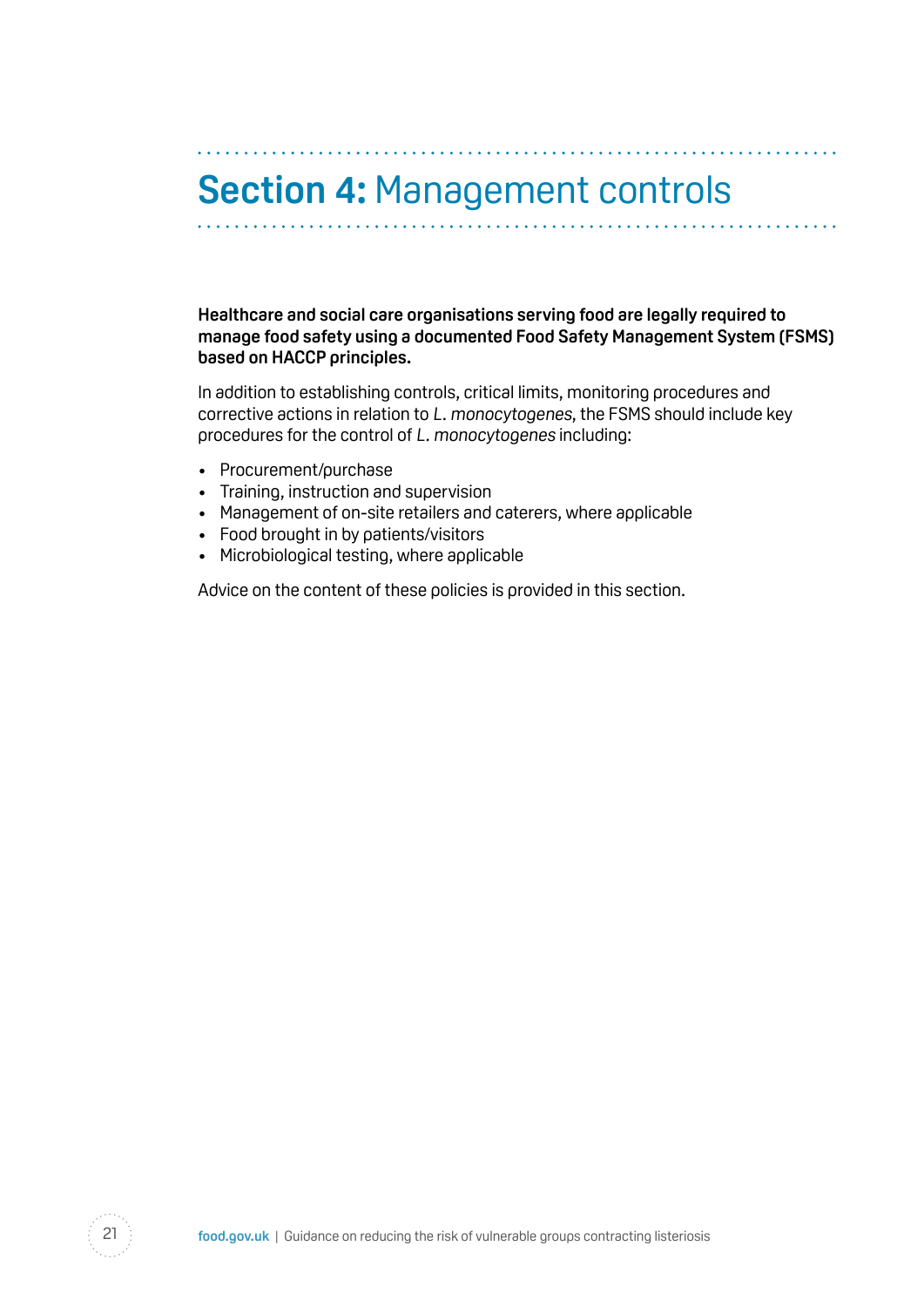#### <span id="page-21-0"></span>**4.1** FOOD SAFETY MANAGEMENT SYSTEMS

Healthcare/social care organisations should ensure that their FSMS covers all food pathways by which chilled RTE foods can reach vulnerable groups. The FSMS needs to be appropriate to the size and nature of the organisation. Some organisations may be using an alternative FSMS, for example, 'Safer food, better business'9 , 'Safe Catering<sup>10</sup> etc but should also take this quidance into consideration.

#### **GOOD PRACTICE – Food Safety Management System**

- The roles and responsibilities for all levels of staff and management (including directors, managers and supervisors) in relation to this guidance should be clearly identified and documented. For example, responsibilities of non-catering staff and for ward kitchens and food service should be defined
- Commitment to food safety is important. The FSMS should name a person with overall responsibility for food safety across the organisation. Endorsement at Board level is beneficial
- • Amendments/updates made to the FSMS should be communicated to all relevant personnel within the organisation
- The FSMS should be a working document, reflective of the healthcare/social care organisation and operations and reviewed regularly

#### **Inter-disciplinary working**

In the majority of healthcare/social care organisations, several food pathways exist (see section 1.5), meaning that the control of L. monocytogenes is not always confined to the main catering operation, and can include a number of different departments.

Effective inter-disciplinary working, good communication and a consistent approach by all departments involved will be necessary to provide safe food.

#### **Record keeping**

FSMS records should be kept for an appropriate length of time<sup>n</sup>.

The time between consuming food contaminated by L. monocytogenes and the onset of symptoms (ie the incubation time) is variable and can be prolonged – up to 90 days. This means it is sometimes difficult to pinpoint exactly what food caused illness in the case of an incident.

Where healthcare/social care organisations have meal ordering systems in place these records can be useful in assisting investigation of potential cases of illness.



**<sup>9.</sup> [http://www.food.gov.uk/business-industr y/caterers/sfbb](http://www.food.gov.uk/business-industry/caterers/sfbb)** 

**<sup>10.</sup> [http://www.food.gov.uk/northern-ireland/safetyhygieneni/safecateringni](http://www.food.gov.uk/northern-ireland/safetyhygieneni/safecateringni )** 

**<sup>11.</sup>** Advice can be sought from the LA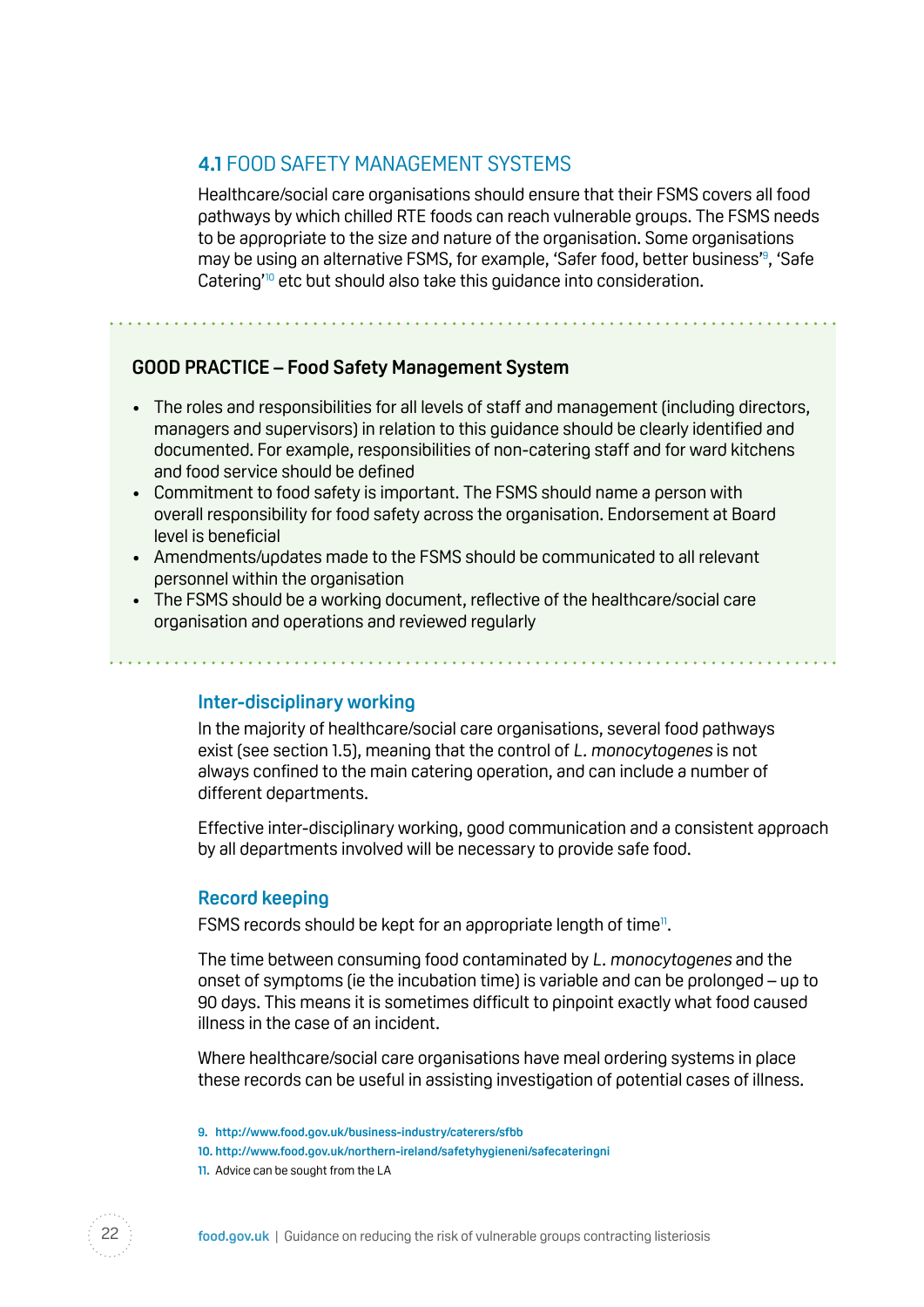#### **Review**

It is important that regular reviews of the FSMS are carried out, particularly when something changes. This guidance should prompt a review of the FSMS, and relevant parts of the guidance integrated.

#### **Validation and verification**

All measures to control L. monocytogenes across all food pathways must be validated to prove they are effective. The continued effectiveness of these measures should then be regularly verified at a pre-determined and documented frequency.

#### **GOOD PRACTICE – Verification**

Verification methods will depend on the size and nature of the operation and can include:

- Day to day supervision
- Internal and external audits
- Complaint/incident monitoring
- Patient/resident/customer feedback
- Temperature monitoring
- Microbiological testing (see section 4.7)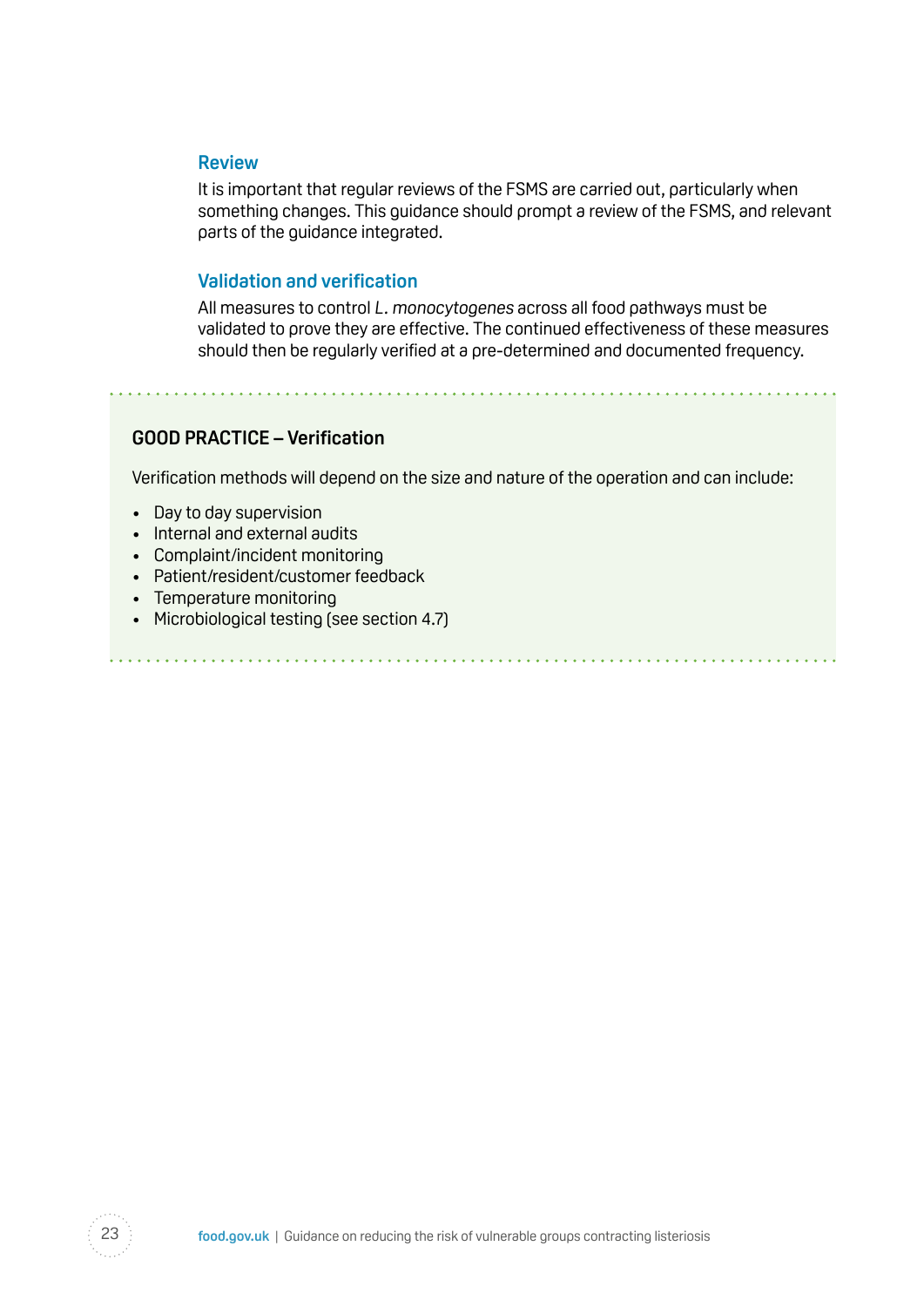#### <span id="page-23-0"></span>**4.2** PROCUREMENT/PURCHASE

It is important for healthcare and social care organisations to have a clear policy in place for procurement/purchase of chilled RTE foods to minimise the risk of buying food products or ingredients that are potentially contaminated with L. monocytogenes.

The policy should include minimum food safety criteria that suppliers need to meet in order to supply the healthcare/social care organisation.

#### **General**

Those responsible for purchase of chilled RTE foods intended for vulnerable groups in healthcare/social care organisations must consider food safety during procurement/purchase to ensure that chilled RTE foods procured for vulnerable groups are safe to eat.

#### **GOOD PRACTICE – Procurement**

- Use suppliers that have been appropriately assessed and where the healthcare/social care organisation has confidence in their suppliers' ability to provide safe food
- Use new suppliers only when food safety has been assessed and found to be satisfactory (see Annex 1)
- Put a contingency plan in place so that alternative suppliers, who have been adequately assessed for food safety, can be used at short notice
- Supplier assessments for chilled RTE foods need to adequately address each stage in the supply chain, and may need to be extended more than one step back. The links in the distribution chain should be considered, for example if food is manufactured by one company and distributed by another, both companies should be assessed to ensure appropriate systems and measures are in place to manage food safety
- Assurances for appropriate assessment of suppliers for food safety should extend to food purchased by all on-site retailers and contract caterers (see section 4.4)

#### **Traceability**

It is a legal requirement for healthcare/social care organisations to keep a record of where they sourced food from, and to whom they supplied it to (one step back, one step forward).

For products of animal origin, there are additional requirements to record information including an accurate description of the food, the quantity, the batch number and the date of dispatch. This information should be kept in a way that is easy to check back to see where a food product originated from.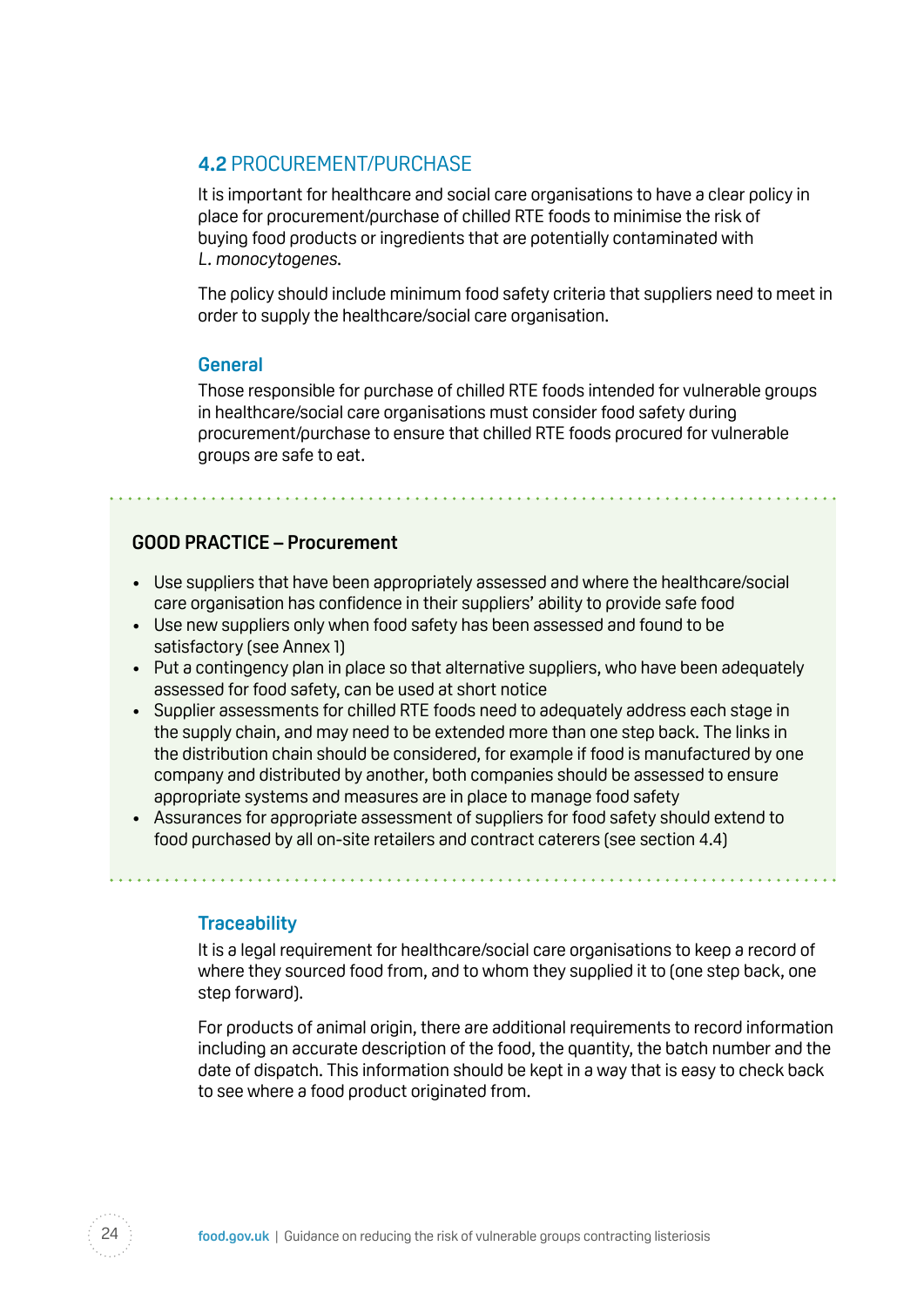#### **Methods of supplier assessment**

The method by which healthcare/social care organisations purchase food varies considerably and usually depends on the size and nature of the operation. For example, purchasing may be undertaken via a purchasing organisation, an in-house purchasing department, or direct from suppliers.

Purchases are sometimes sourced directly from supermarkets or smaller retailers, particularly for those organisations with small numbers of patients/residents or where specialist foods, for example, 'free from' foods, are required.

All organisations should have nominated suppliers who have been assessed for food safety and found to be satisfactory.

The method of assessment will vary depending on the methods used to procure/ purchase food and the size and nature of the healthcare/social care organisation, with consideration including:

- The nature and number of vulnerable patients/residents
- The nature of the food purchased

A reference guide for methods to assess the food safety of suppliers is provided in Annex 1.

#### **GOOD PRACTICE – Supplier assessment**

- Depending on the supplier, check the food safety of suppliers by undertaking unannounced visits every 6-12 months
- Consider using suppliers that hold third party certification, where the businesses supplying food will be subject to independent food hygiene audits

**GOOD PRACTICE – Complaint management** 

- • A procedure should be in place to ensure that complaints relating to suppliers are recorded and reported to the supplier and that a satisfactory investigation is undertaken. Food safety complaints may include, for example, temperatures out of target at delivery, delivery of food outside shelf life, foreign bodies etc
- If sites are part of a larger organisation or group that purchase from the same supplier ensure that food safety complaints are coordinated and appropriately investigated, reported and recorded
- • Monitor trends to enable weaknesses in relation to a supplier to be detected and action taken
- It is important to take into account issues that may originate at the healthcare/social care premises as well as those at the supplier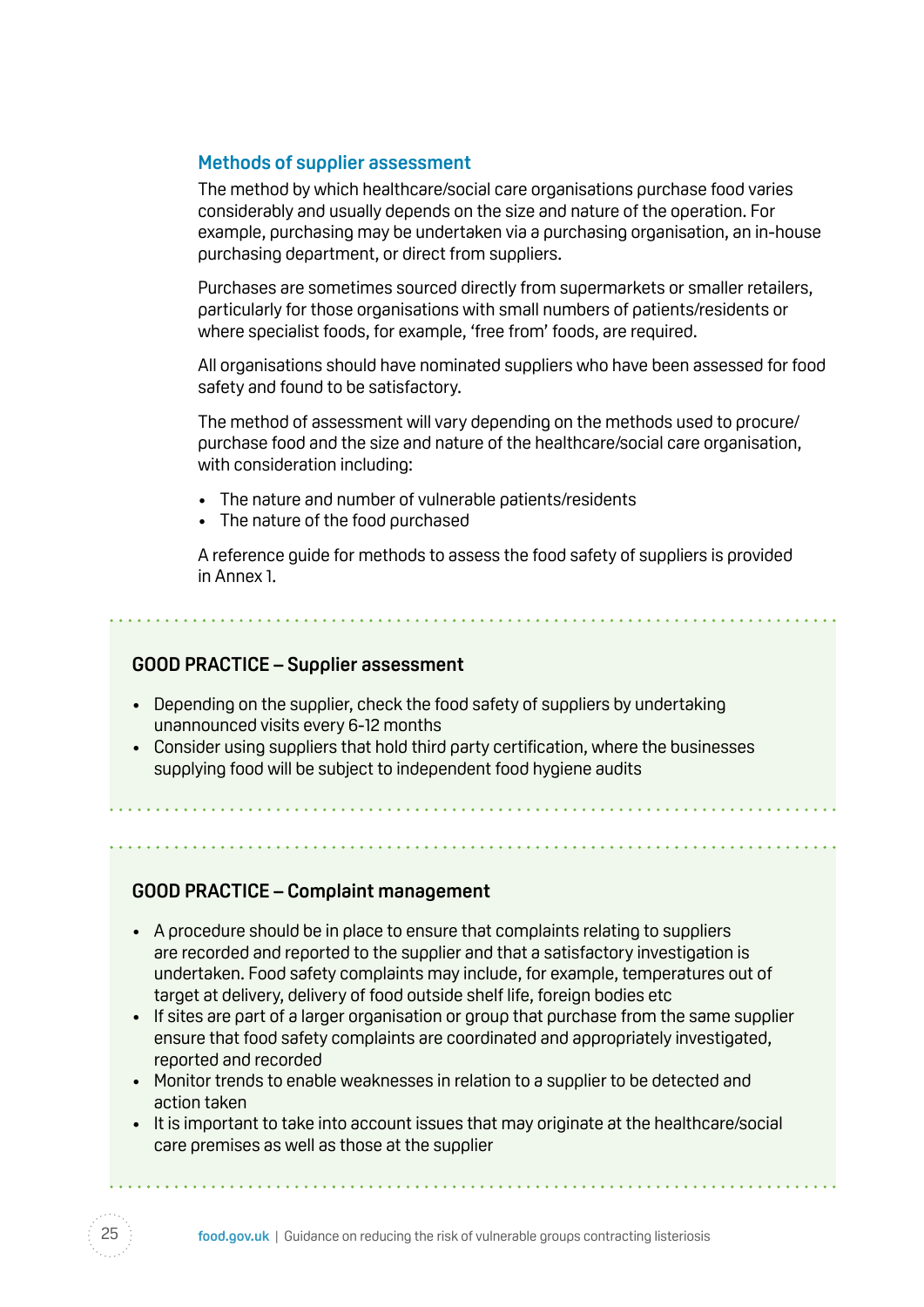#### **Specifications**

Some healthcare/social care and purchasing organisations use documented product specifications to clearly describe the quality and food safety standards expected for products and ingredients obtained from suppliers.

Incoming products should be monitored to ensure specifications are met and suppliers should be required to demonstrate compliance with specifications, for example, provide copies of microbiological testing results. If product supplied is out of specification corrective action should be taken.

Microbiological testing may also be used to evaluate supplier performance in meeting specifications (see section 4.6 and Annex 2).

#### **GOOD PRACTICE – Specifications**

Include minimum standards for:

- Shelf life
- Temperature control including during transportation and for delivery of product
- Microbiological criteria in relation to L. monocytogenes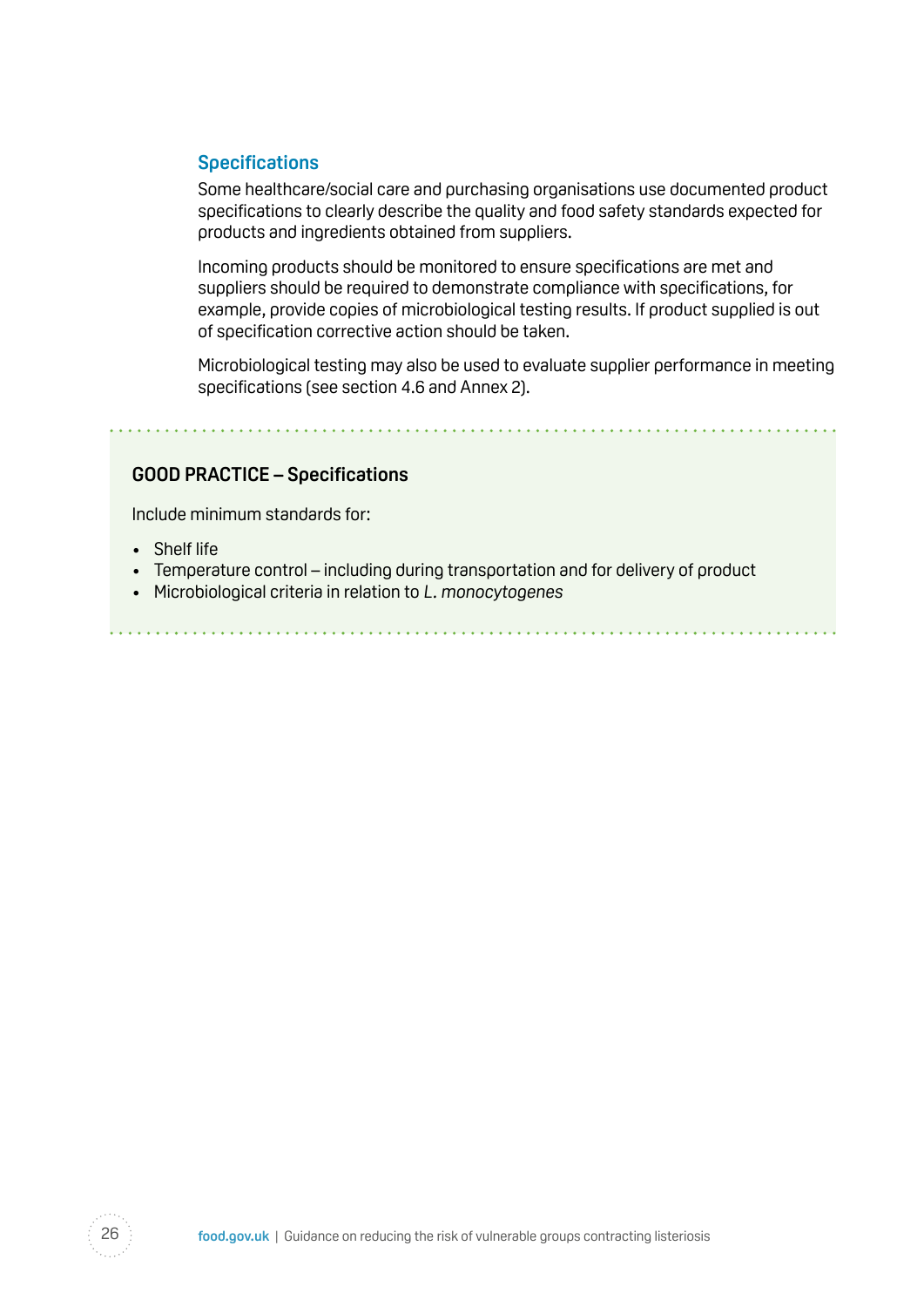#### <span id="page-26-0"></span>**4.3** TRAINING

- Regulation (EC) 852/2004 on the hygiene of foodstuffs reguires that food handlers are trained and/or instructed and supervised appropriate to their work activities and responsibilities. This includes any specific control, monitoring and corrective action measures to either eliminate or reduce the risk of L. monocytogenes.
- An appropriate level of training/instruction for the control of L. monocytogenes should be provided to all staff involved with L. monocytogenes control to vulnerable groups across all food pathways. This will include temporary staff (such as casuals, agency, voluntary staff and students). It is useful to ensure that staff, such as maintenance who work on air handling units and condensers, are also made aware of risks.
- It is important to consider 'non-catering' staff, for example, nurses, care staff, housekeepers etc as they can often have a critical role to play in the control of L. monocytogenes. They are often those with responsibility for time/temperature controls at the point of service to the patient/resident.

### **GOOD PRACTICE – Training/instruction**

- • Competent food handlers are an integral part of an organisation's food safety culture. If those handling food understand the potential harm caused by L. monocytogenes and how hazards may arise in relation to their work activity they are more likely to follow safe procedures
- Supervisory and management staff, including those responsible for meal service, may require a higher level of food safety training than those under their supervision
- The training should specifically cover the procedures put in place by the organisation to control L. monocytogenes
- Posters and leaflets can serve as useful reminders

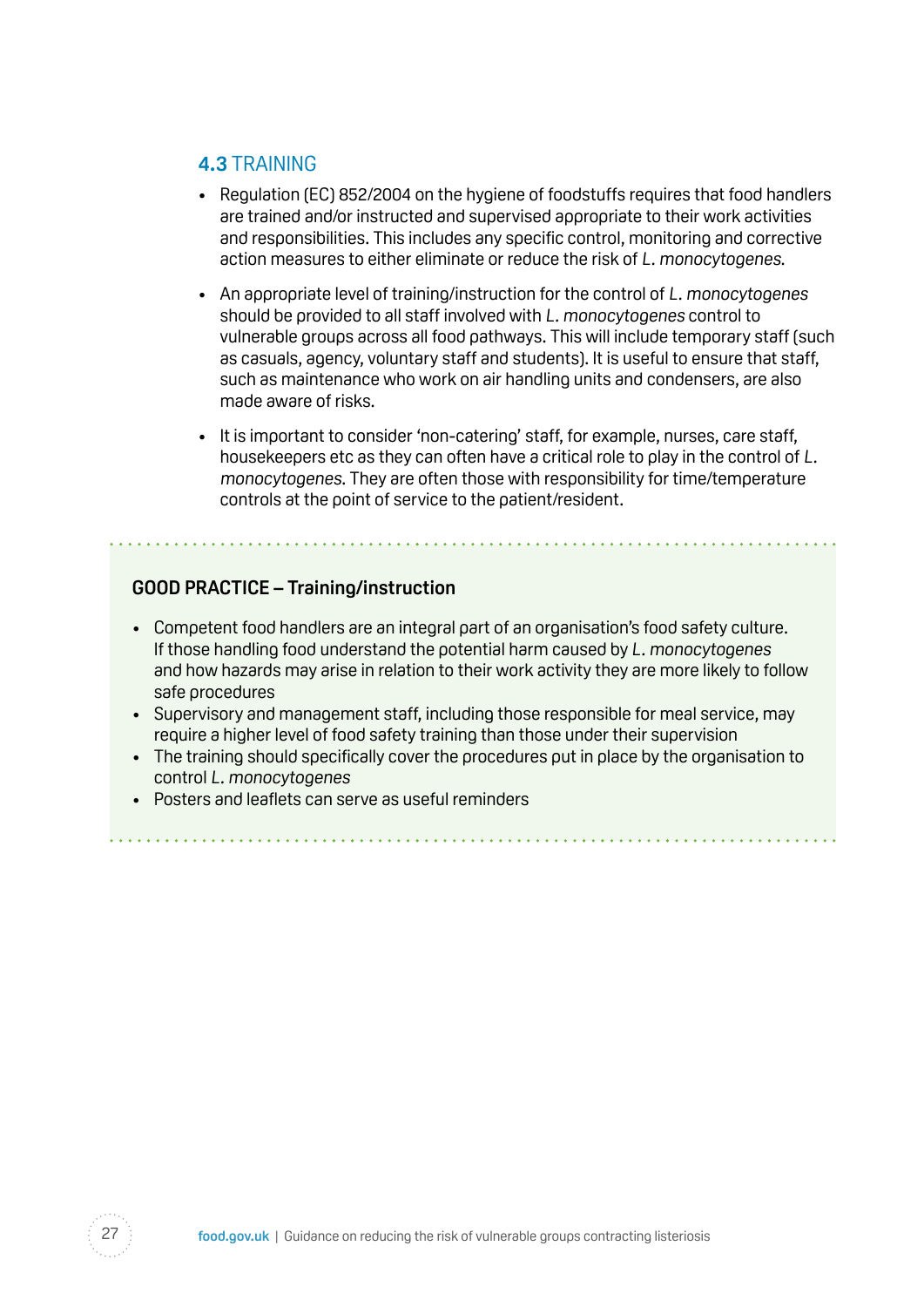### <span id="page-27-0"></span>**4.4** MANAGEMENT OF ON-SITE RETAILERS AND CATERERS

Many larger healthcare/social care organisations have food outlets on site (for example retailers, vendors, caterers etc). These may be commercial or charitable organisations. Such outlets may sell chilled RTE foods such as pre-packed sandwiches, which may be bought by or given to vulnerable patients/residents by their visitors.

The healthcare/social care organisation should have procedures in place to help ensure that on-site retailers and caterers have suitable controls in place to reduce the risk of L. monocytogenes.

#### **GOOD PRACTICE – Agreements**

It is good practice for contracts/lease agreements with on-site retailers and contract caterers to include food safety requirements in relation to L. monocytogenes, such as:

- Appropriate procurement procedures in place for chilled RTE foods (see section 4.2)
- A comprehensive documented FSMS based on HACCP principles
- The need for appropriate training/instruction and supervision of staff

#### **Monitoring**

The healthcare/social care organisations should have procedures in place for monitoring standards of the on-site retailers/caterers to ensure suitable controls are in place.

#### **GOOD PRACTICE – Monitoring**

- Audits by a competent person
- Copies of LA inspection reports provided to a nominated person within the healthcare/ social care organisation
- Serious or recurring food safety related complaints notified to the healthcare/social care organisation (see section 4.2)

- Copies of sampling results including L. monocytogenes analysis, where applicable
- Review of ongoing complaints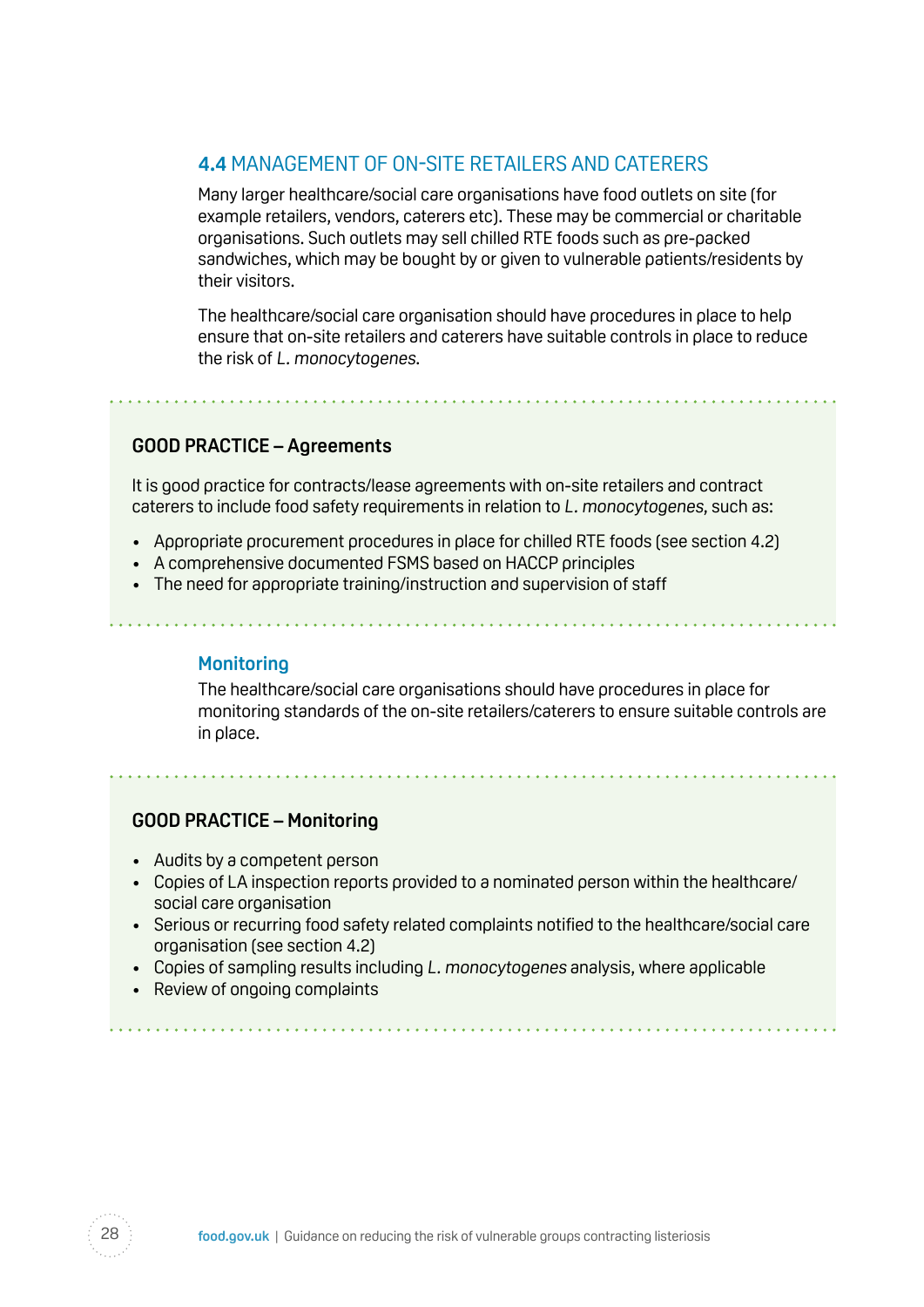## <span id="page-28-0"></span>**4.5** FOOD BROUGHT IN BY PATIENTS/VISITORS

Patients/residents and their visitors may wish to bring in food for patients/residents from home or other places. Organisations should have a policy in place to manage this appropriately and provide advice on bringing in food for vulnerable patients/ residents, as there could be a risk that these foods may have been prepared, handled, transported and/or stored inappropriately, which could present an increased risk for certain vulnerable groups.

The policy should be documented and the information made available to vulnerable patients/residents and their visitors, explaining the risks attached to bringing in RTE foods that require refrigeration.

If personal food is stored, clear procedures should be established in relation to date labelling of food.

There should be clear authority and responsibility given to staff that should regularly check stored foods and dispose of foods that are past the use-by date or unlabelled foods.

#### **GOOD PRACTICE – Personal and gift food**

It is advised that chilled RTE food brought in by patients/visitors is labelled with:

- • Patient/residents name
- Date (and time) placed in refrigerated storage

Where gift and donated foods are accepted these should be limited. For example:

• Foods with a best before date, not requiring refrigeration

#### **Personal refrigerators**

Within some healthcare/social care organisations, patients/residents are provided with refrigerators solely for their own personal use, for example, at their bedside or within kitchenettes.

#### **GOOD PRACTICE – Personal refrigerators**

Healthcare/social care organisations should take reasonable steps to ensure that food stored does not present a health risk. For example:

- Provide food safety information to residents/visitors
- • Carry out temperature and date checks, with corrective action where necessary in consultation with the patient/resident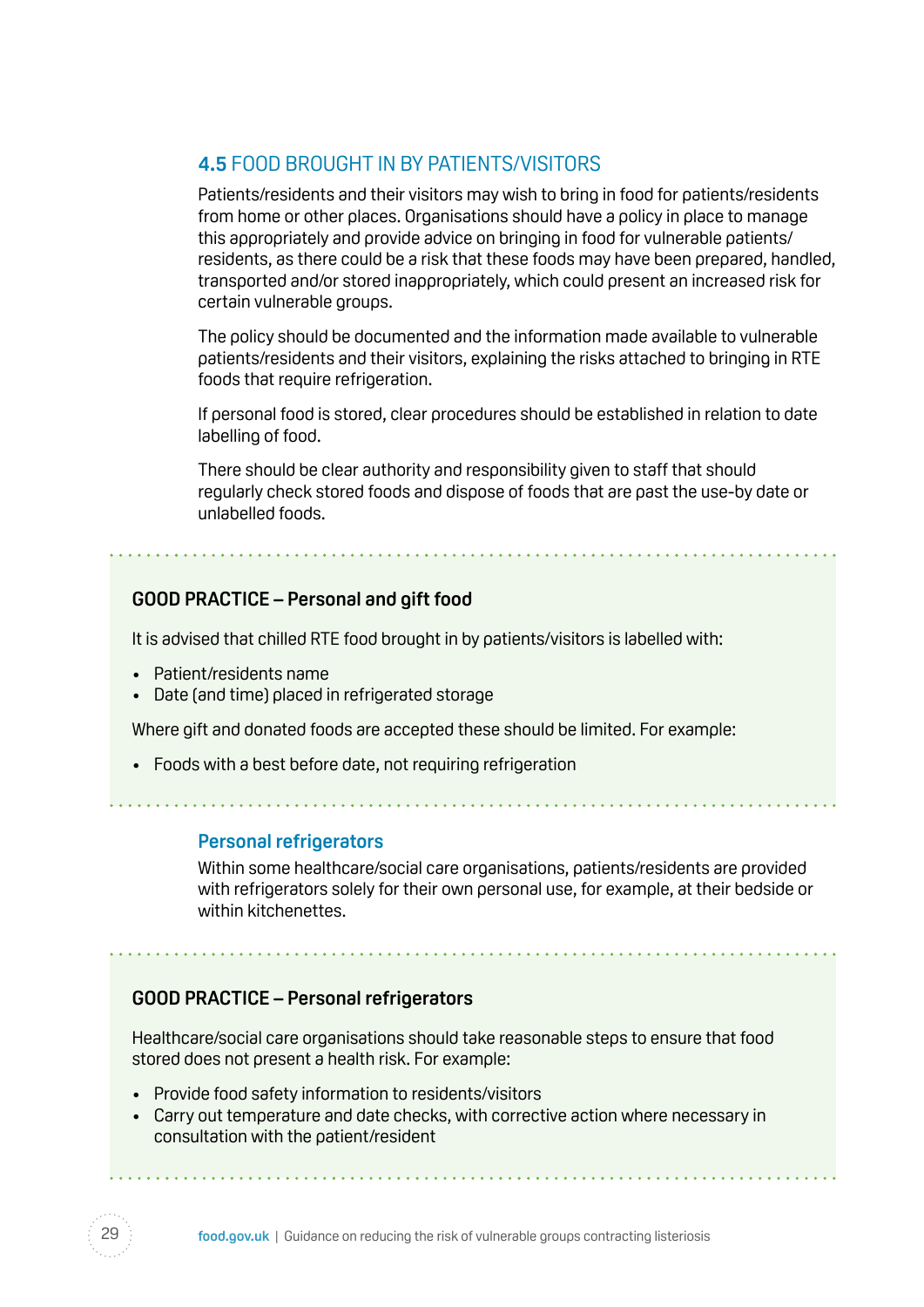### <span id="page-29-0"></span>**4.6** MICROBIOLOGICAL TESTING

A robust FSMS based on HACCP principles should result in safe food. The safety of food cannot be guaranteed by carrying out microbiological testing and the focus should be on effective controls being in place. However microbiological testing and swabbing the environment is a useful tool to validate and verify that the FSMS is effective to control L. monocytogenes.

## **MICROBIOLOGICAL TESTING TOOLS**

#### **Food samples**

- Food sampling can help verify that food being purchased/produced is meeting required specification/microbiological standards.
- Validate the FSMS is effective in controlling L. monocytogenes.

#### **Environmental swabs**

• Environmental swabs can help to verify that cleaning and disinfection procedures are effective.

Environmental swabs can be sent to a laboratory to specifically test for Listeria. Rapid methods, such as protein swabs and rapid testing kits, can also be useful to verify general cleaning and disinfection regimes.

An organisation should take into consideration a number of factors when deciding whether microbiological testing is appropriate:

- Size of organisation number of sites or beds
- Vulnerable groups nature and number of vulnerable patients/residents
- Extent and nature of food prepared and purchased
- Sampling and testing carried out by suppliers.

It is not expected that sampling and microbiological testing will be appropriate for all settings, for example an individual care home or smaller organisations. Medium and larger organisations providing food for vulnerable groups may wish to consider whether microbiological sampling and testing could provide additional assurances that the necessary controls are in place and being applied effectively.

If an organisation decides it is appropriate to undertake sampling, the sampling plan should be proportionate to the risk, size and nature of the organisation and undertaken using a risk based approach. Advice for sampling plans is provided in Annex 2.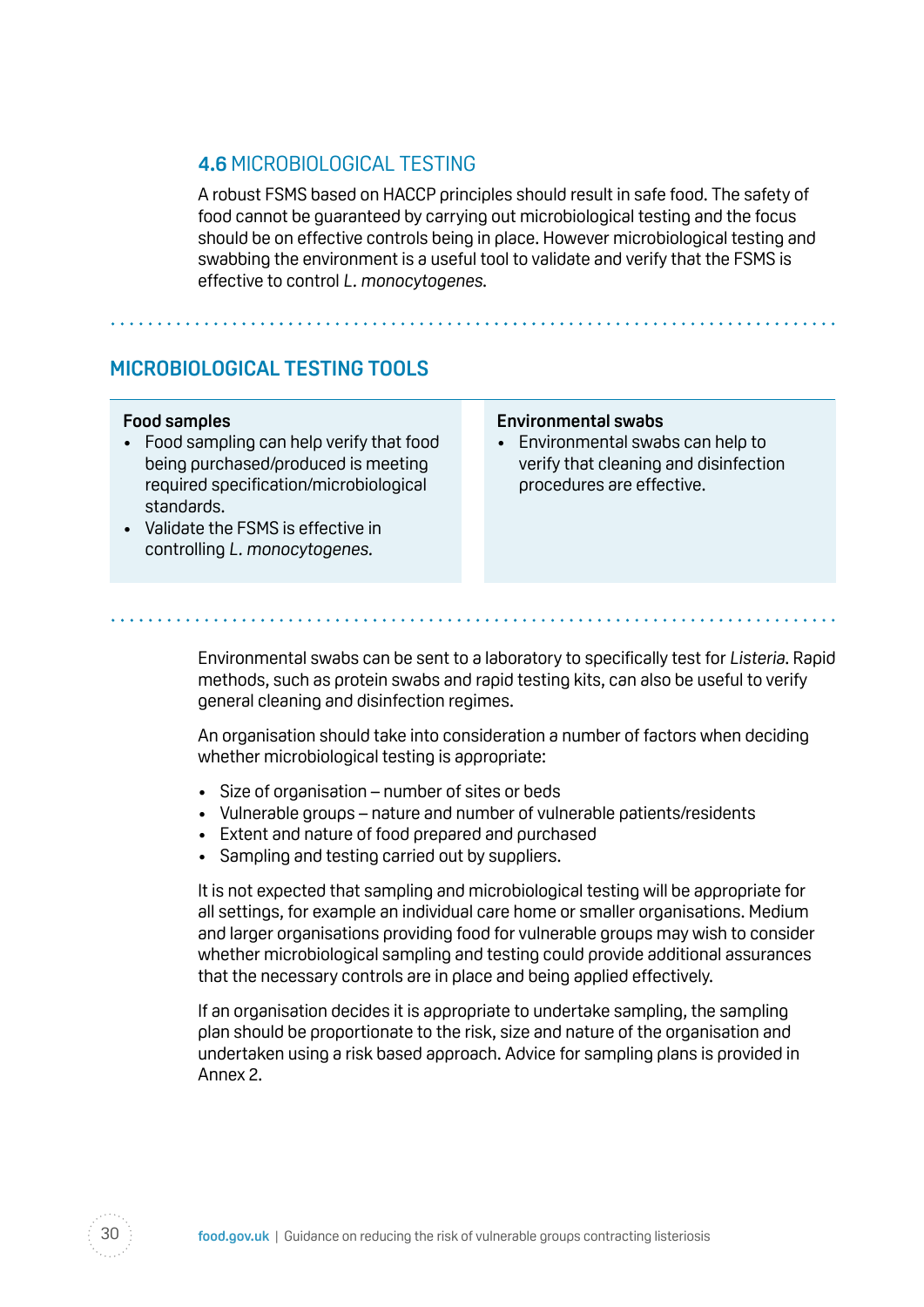#### **Co-ordination of sampling programmes**

Where sampling is undertaken to check the microbiological standard of supplied products, for example, sandwiches, in order to avoid duplication or omission, a coordinated approach to sampling is recommended, for example, where several sites or healthcare/social care organisations are supplied with the same product from a common supplier.

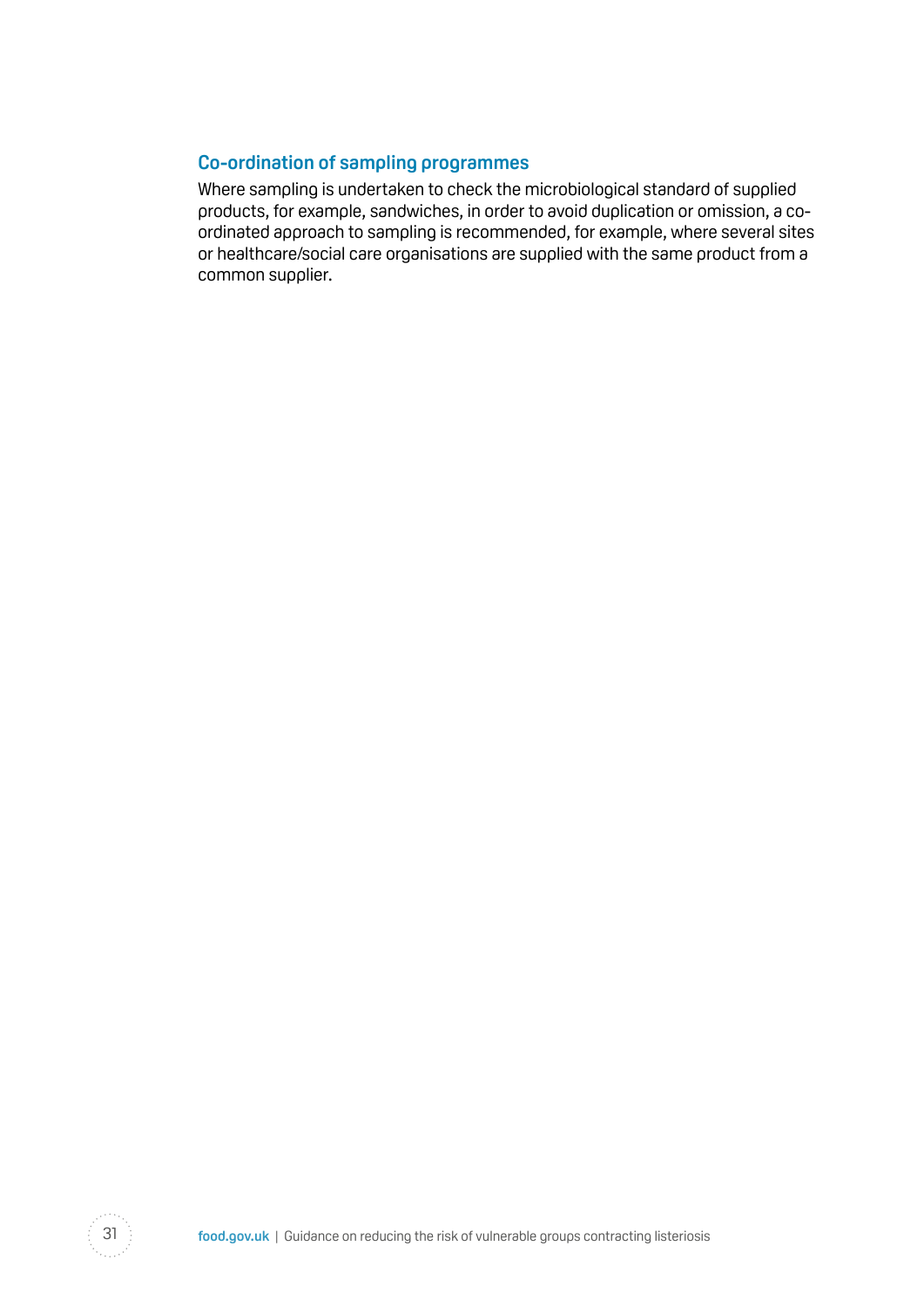# <span id="page-31-0"></span>**Section 5: Legislation**

Legislation relevant to this guidance is:

#### **General Food Law – Regulation (EC) 178/2002 – Article 14**

Sets down that food shall not be placed on the market if it is unsafe. Food is deemed to be unsafe if it is considered to be:

- • injurious to health
- unfit for human consumption

The article indicates what factors need to be taken into account when determining whether food is injurious to health or unfit and sets out that 'regard will be made to the particular health sensitivities of a specific category of consumers where food is intended for that category of consumers'.

## **HACCP – Regulation (EC) No 852/2004 on the hygiene of foodstuffs – Article 5**

FBOs shall put in place, implement and maintain a permanent procedure or procedures based on HACCP principles. HACCP principles consist of the following:

- a) Identifying any hazards that must be prevented, eliminated or reduced to acceptable levels
- b) Identifying the critical control points (CCP) at the steps at which control is essential to prevent or eliminate hazards or reduce it to acceptable levels
- c) Establishing critical limits at CCPs which separate acceptability from unacceptability for the prevention, elimination or reduction of identifiable hazards
- d) Implementing effective monitoring procedures at CCP
- e) Establishing corrective actions when a CCP is out of control
- f) Establishing verification procedures
- g) Establishing documents and records commensurate with the nature and size of the food business

The system must be reviewed if the product, process or any step is modified.

# **Training – Regulation (EC) No 852/2004 Annex II Chapter XII**

FBOs are to ensure:

- Food handlers are supervised and instructed and/or trained in food hygiene matters commensurate with their work activity.
- Those responsible for the development and maintenance of HACCP procedures have received adequate training in the application of HACCP principles.

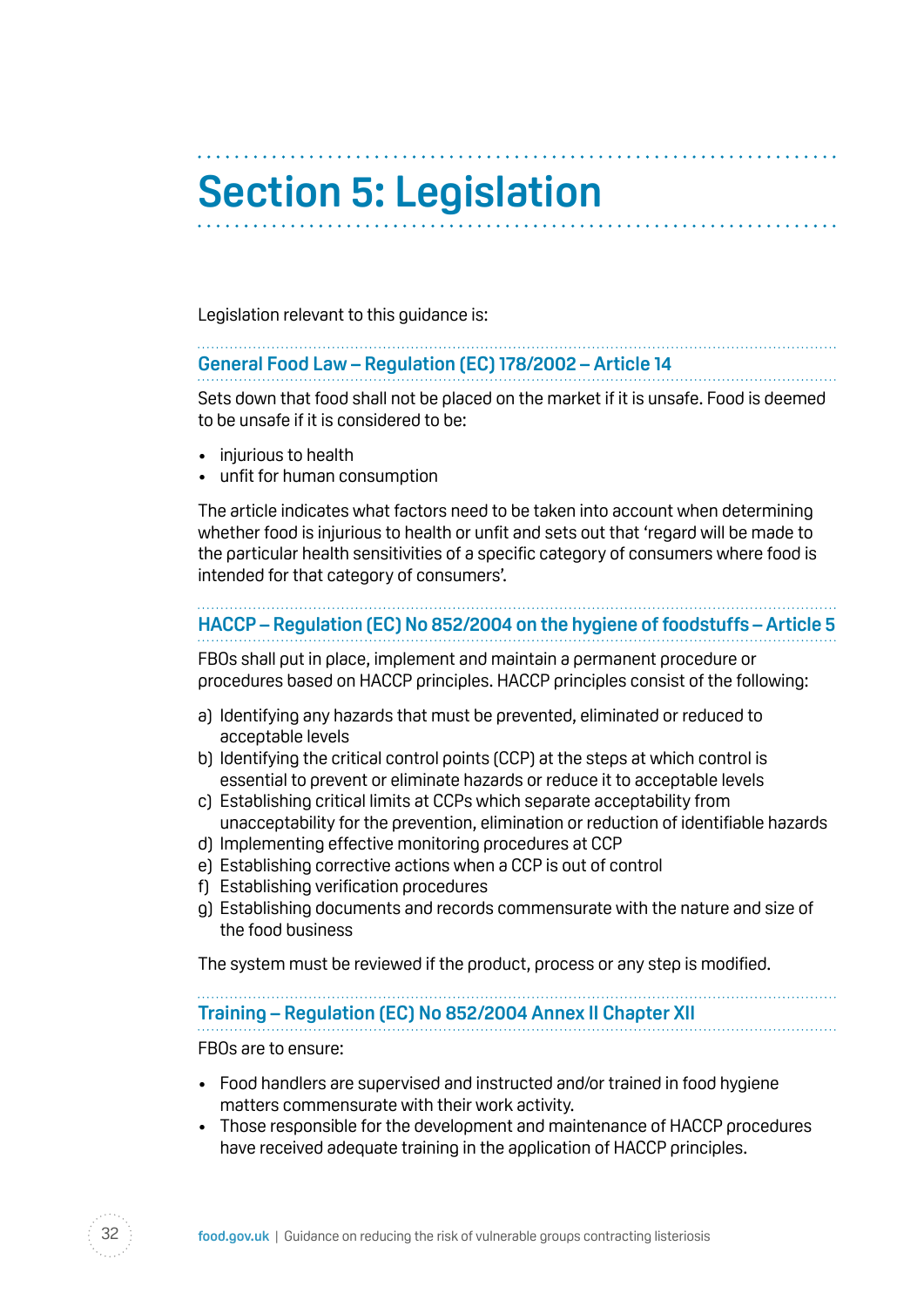**The Food Safety and Hygiene (England) Regulations 2013 Schedule 4 or Food Hygiene (Wales/ Northern Ireland) Regulations 2006** 

Sets down National temperature control requirements.

**Regulation (EC) No 2073/2005 (as amended) on microbiological criteria for foodstuffs**

Sets down microbiological criteria for Listeria monocytogenes and rules for sampling and testing regimes as a tool to validate and verify food safety management procedures.

**1.1.** RTE foods intended for infants/special medical purposes (out of the scope of this guidance)

#### **1.2. RTE foods able to support the growth of L. monocytogenes**

- (a) Should not exceed 100cfu/g products placed on the market during their shelf life
- (b) Absence in 25g before the food has left the immediate control of the FBO
- **1.3. RTE foods unable to support the growth of L. monocytogenes**  Should not exceed 100cfu/g – products placed on the market during their shelf life

FSA guidance on microbiological criteria is available at: **<https://www.food.gov.uk/business-industry/guidancenotes/hygguid/microbiolreg>**

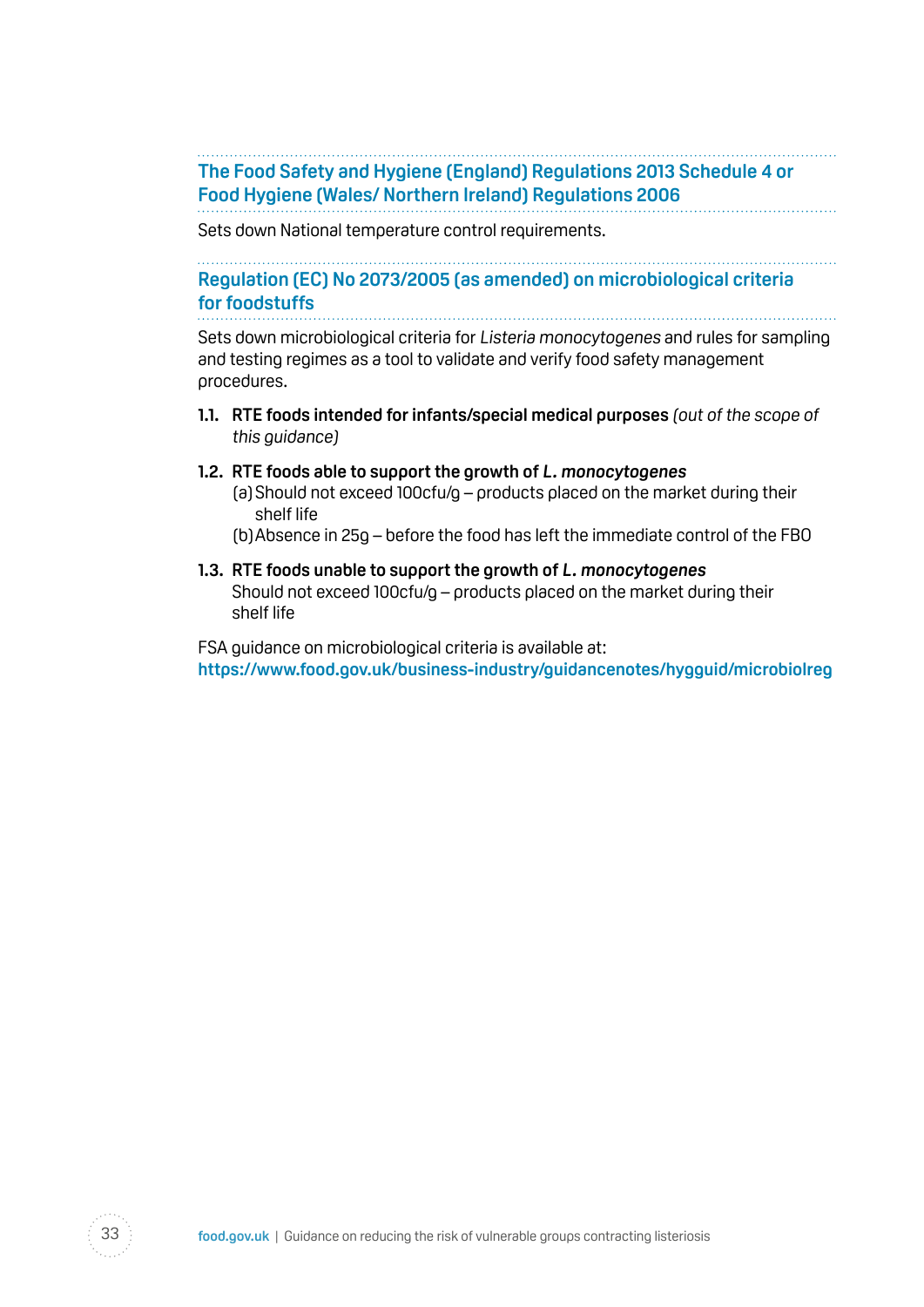# <span id="page-33-0"></span>**Section 6:** Glossary of definitions

The following definitions are specific to this guidance:

- Bacteraemia the presence of bacteria Critical limit a criterion that separates in the bloodstream/organs.
- • **Best before date** a quality indication used by the manufacturer to indicate that the food will be, assuming correct storage has been maintained, at its best • before a certain date.
- **Biofilm** a layer of microorganisms adhered to a surface, together with a slimy matrix of protective substances secreted by the bacteria.
- • **Carrier** a person who harbours and may transmit harmful micro-organisms without showing signs of illness.
- **cfu** colony forming units.
- • **Cold chain** continuous maintenance of low temperatures.
- • **Competent person** a person with sufficient training, experience and knowledge.
- • **Contact time** the period of time that the disinfectant needs to be left on the surface to work effectively.
- • **Control** a measure to eliminate or reduce a hazard to a safe level.
- **Contamination** the presence or introduction of a biological, physical or chemical hazard in a food or food environment.
- • **Corrective action** action to be taken when the result of monitoring at a CCP indicates a loss of control.
- • **Critical control point (CCP)**  a step in the process at which control can be applied and is essential to eliminate or present a food safety hazard or reduce it to an acceptable level.
- acceptability from unacceptability for the prevention, elimination or reduction of identified hazards such as L. monocytogenes.
- **Cross-contamination** the transfer of hazards, for example bacteria, directly from raw food to RTE food, or indirectly from equipment, personnel and food handling environment.
- • **Detergents** products used for general cleaning to dissolve grease and remove dirt, debris etc Detergents do not have disinfectant properties (If used on their own they are not able to destroy L. monocytogenes).
- **Dilution rate** quantity of water to use with a concentrating chemical before it can be used. Always follow the manufacturer's instructions.
- • **Disinfectants** products capable of reducing the levels of specific pathogens when applied to visibly clean surfaces at the specified dilutions and for the recommended contact time.
- • **Foodborne disease** illness caused by micro-organisms which use food as a vehicle to move onto humans.
- • **Food handler** a person that handles or prepares food and/or drink whether unwrapped or packaged.
- • **Food safety management system**  – a system that helps food business operators look at how they handle food and introduces procedures to make sure the food produced is safe to eat.
- • **Hazard Analysis and Critical Control Point (HACCP)** – a system that identifies evaluates and controls hazards which are significant for food safety.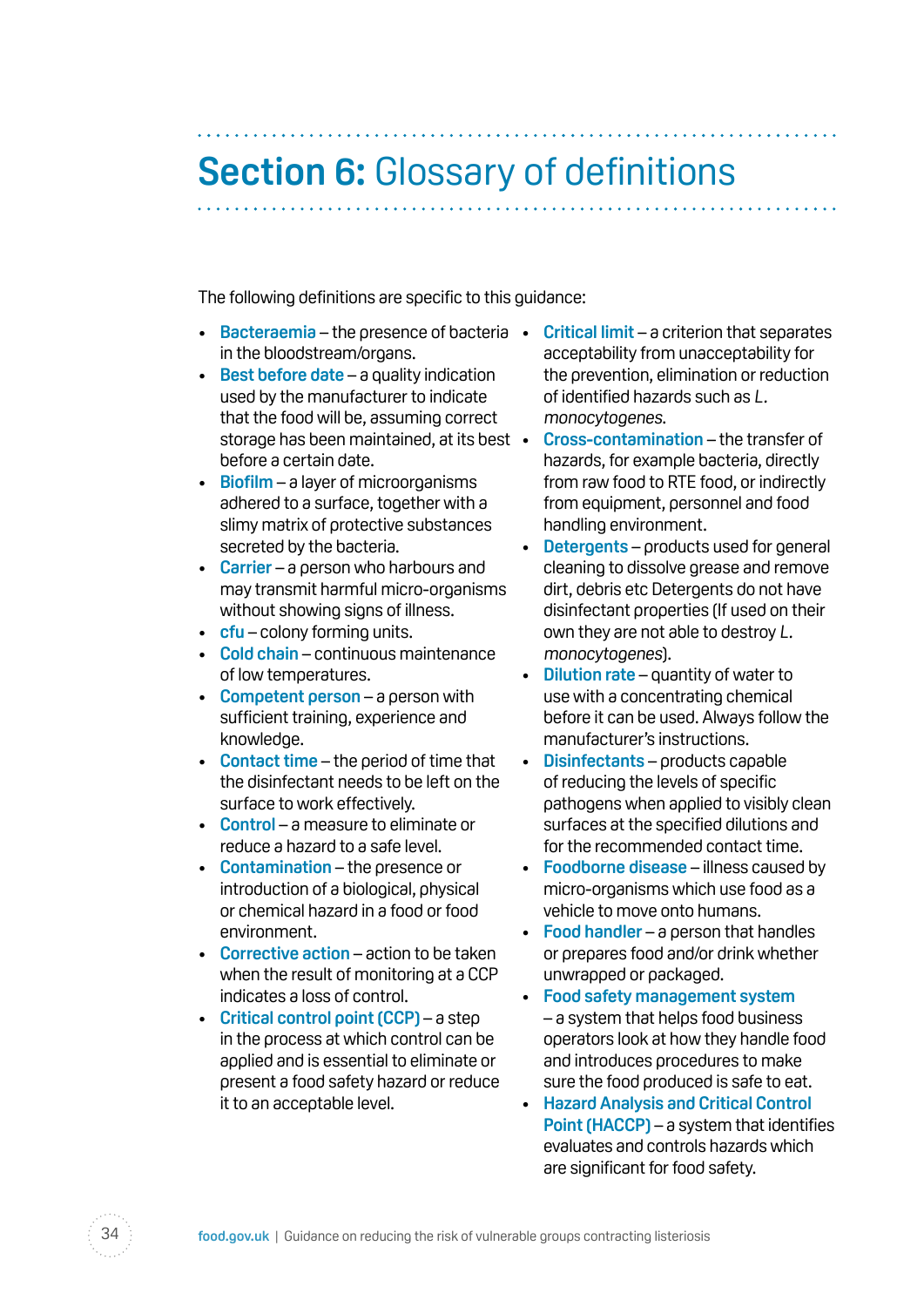- • **Hazard** a biological, chemical or physical agent in food with the potential to cause harm to the consumer's health.
- **Immunocompromised** a weakened immune system caused by certain diseases or treatments.
- • **Immunosuppressive or cytotoxic treatment** – the inhibition of the immune response, usually deliberately by administering drugs to prevent rejection of transplanted organs, but sometimes resulting from disease.
- • **Incubation time** the period between infection/ingestion and the first symptoms of illness.
- • **ISO** International Standards Organisation.
- • **Meningitis** a serious, sometimes fatal illness in which a viral or bacterial infection inflames the meninges, causing symptoms such as severe headaches, vomiting, stiff neck, and high fever.
- • **Monitoring** a pre-arranged programme of checks of critical and/or legal limits to check whether control measures are failing and which determine the need to take corrective actions.
- • **Pathogen** A microorganism that may cause illness.
- • **Raw foods** raw meat and any raw food including fruit and vegetables and any ingredient that are potential sources of L. monocytogenes.
- • **Ready-to-eat foods (RTE)** food intended by the producer or manufacturer for direct human consumption without the need for cooking or processing effective to eliminate or reduce microorganisms of concern to an acceptable level.
- • **Sanitisers** products that combine a disinfectant and a detergent in a single product. For effective disinfection they must be used twice: first to clean and then again to disinfect.
- • **Septicaemia** a disease caused by toxic microorganisms in the bloodstream.
- • **Shelf life** the period during which a product maintains its microbiological safety and organoleptic qualities under specific storage conditions.
- • **Supervision** the process of overseeing the performing of tasks and procedures to ensure that they are carried out effectively and that the required standards are met.
- • **Suppliers** organisations that provide food to healthcare/social care organisations, which includes manufacturers, distributors, importers, wholesale and/or retailers.
- • **Use-by date** the required form of date mark for those foods which are highly perishable from a microbiological point of view and which are in consequence likely after a relatively short period to present a risk of food poisoning, and so relates to the safety of the food.
- • **Validation** collecting and evaluating scientific and technical information to determine whether the HACCP plan, when properly implemented, will effectively control the identified food hazards.
- • **Verification** checking or confirming that the HACCP–based procedures are achieving the intended effect, ie food safety hazards are under control. Provides confirmation that the business is doing what it planned to do.
- • **Vulnerable groups** patients/residents who are immunocompromised in some way.

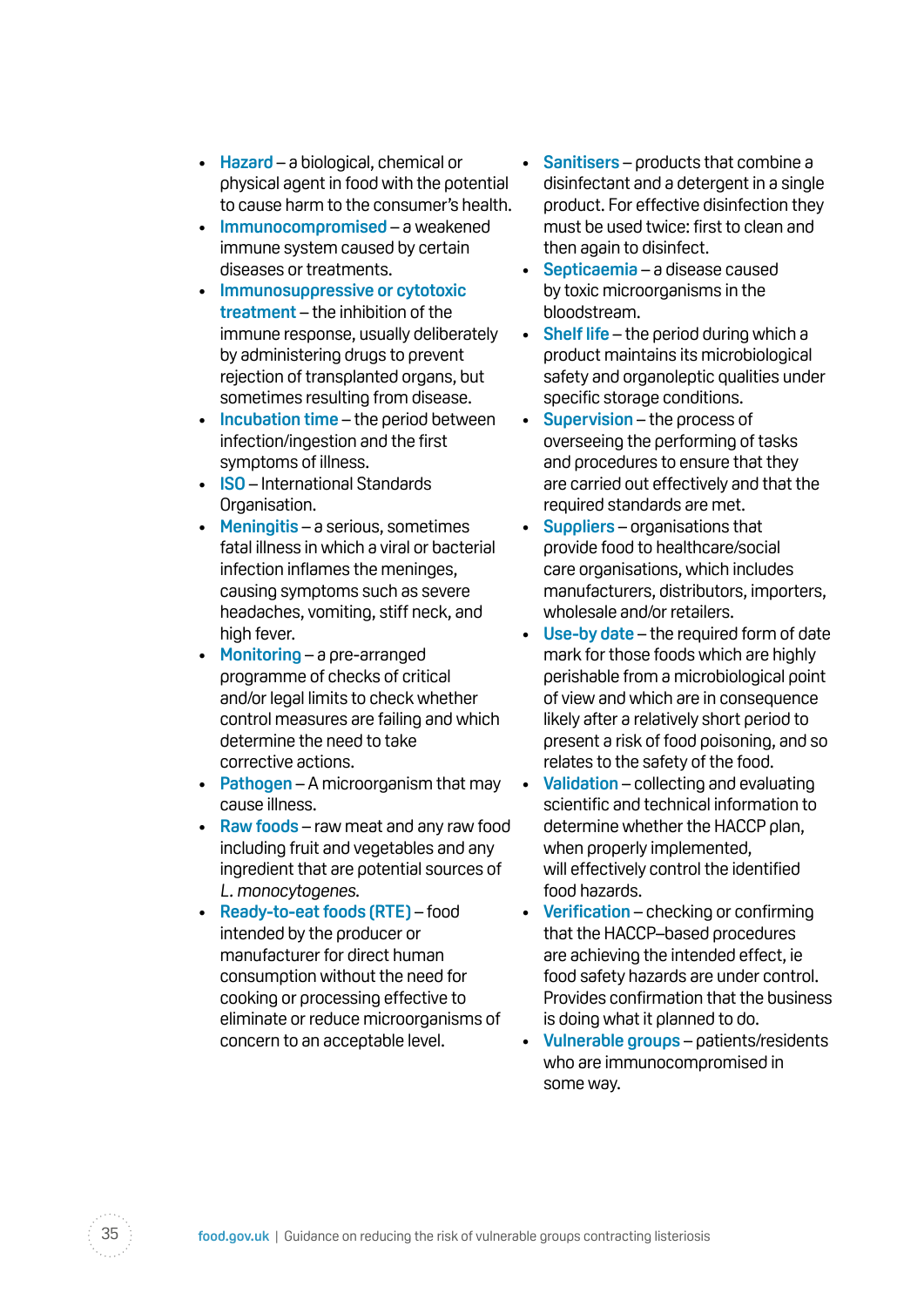### <span id="page-35-0"></span>**REVISION** HISTORY

**Revision number COVID Revision date** 

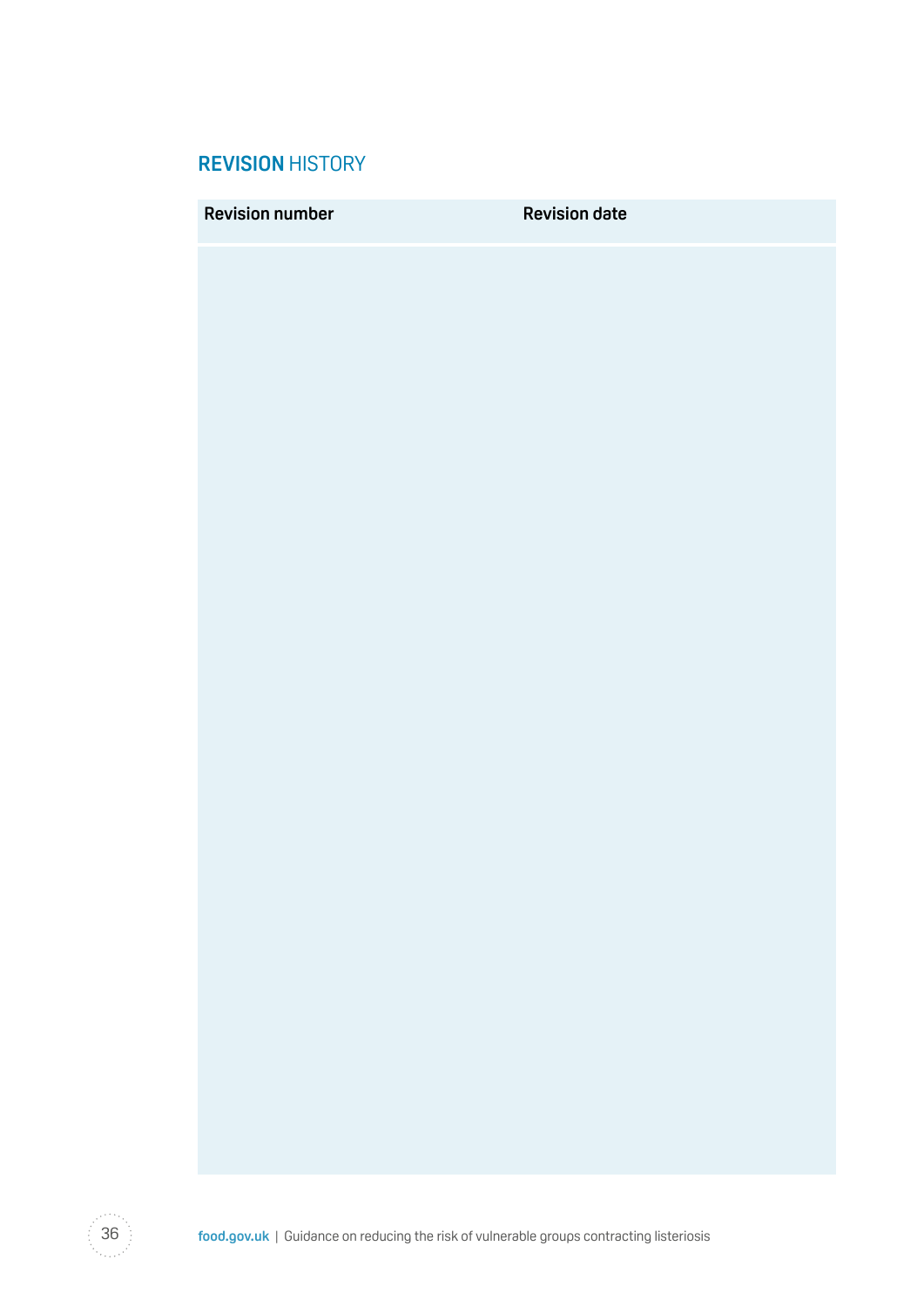# <span id="page-36-0"></span>**Annex 1:** Methods of supplier assessment – Quick reference guide

It may be useful for healthcare/social care organisations to review available guidance when undertaking supplier assessments.

| Method of<br>assessment                     | Organisation type                                                                                                                                                                                                    | <b>Assessment criteria</b>                                                                                                                                                                                                                                                                                                                                                                                                                                                                                                                                                                                                                                                                                                                                                                                                                                                                     |
|---------------------------------------------|----------------------------------------------------------------------------------------------------------------------------------------------------------------------------------------------------------------------|------------------------------------------------------------------------------------------------------------------------------------------------------------------------------------------------------------------------------------------------------------------------------------------------------------------------------------------------------------------------------------------------------------------------------------------------------------------------------------------------------------------------------------------------------------------------------------------------------------------------------------------------------------------------------------------------------------------------------------------------------------------------------------------------------------------------------------------------------------------------------------------------|
| Independent<br>third party<br>certification | Medium and large<br>organisations for<br>example national and<br>regional purchasing<br>organisations, care<br>groups, contract<br>caterers and on-<br>site retailers to<br>healthcare/social care<br>organisations. | Independent third party certification means<br>$\bullet$<br>food suppliers are audited/assessed and<br>certificated for food safety by an independent<br>auditing body.<br>• The audit/assessment should be carried out<br>against a recognised audit standard, which<br>should include L. monocytogenes specific<br>requirements.<br>• Third party assessment/audits should<br>be carried out by suitably qualified and<br>experienced food safety auditors.<br>Preferably the third party organisations and/or<br>audit standard should be UKAS accredited.<br>A system should be in place to ensure that<br>certification is valid for the products supplied<br>and maintained up to date.<br>Suppliers that fail their third party assessment<br>$\bullet$<br>or whose certification lapses should not be<br>used until the supplier has been re-assessed<br>and found to be satisfactory. |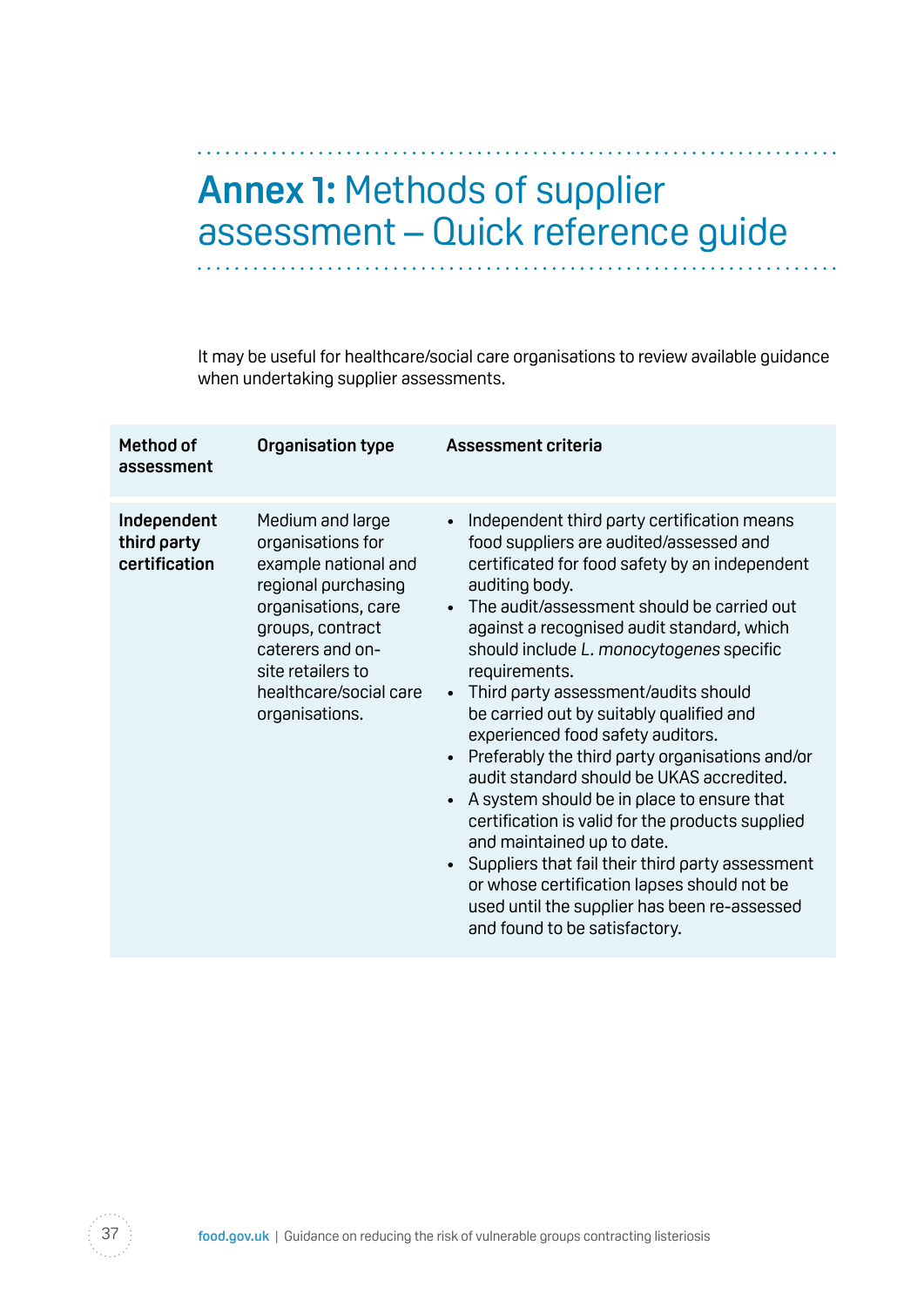| Method of<br>assessment                              | Organisation type                                                                                   | <b>Assessment criteria</b>                                                                                                                                                                                                                                                                                                                                                                                                                                                                                                                                                                                                                                                                                                                                                                                                                                     |
|------------------------------------------------------|-----------------------------------------------------------------------------------------------------|----------------------------------------------------------------------------------------------------------------------------------------------------------------------------------------------------------------------------------------------------------------------------------------------------------------------------------------------------------------------------------------------------------------------------------------------------------------------------------------------------------------------------------------------------------------------------------------------------------------------------------------------------------------------------------------------------------------------------------------------------------------------------------------------------------------------------------------------------------------|
| <b>Requests for</b><br>information/<br>documentation | Small and medium<br>size organisations<br>where a third party<br>audit programme is<br>not in place | Check copies of relevant documentation from<br>suppliers, for example:<br>- Copy of LA inspection reports<br>- Copy of documentation for approval under<br>Regulation 853/2004, where applicable<br>Food safety management system<br>/HACCP plan<br>Copy of food safety certification (where<br>appropriate), such as BRC, SALSA etc<br>- Food Hygiene Rating, where applicable<br>- Sampling plan and sampling results, where<br>applicable.<br>Documentation should be assessed by<br>$\bullet$<br>competent personnel to ensure the content is<br>satisfactory.<br>If the findings of the information/<br>documentation request are unsatisfactory or<br>if documentation is not supplied, the supplier<br>should not be used until a satisfactory response<br>is provided.<br>Documentation should be kept up to date and<br>reassessed at least annually. |
| <b>Questionnaire</b>                                 | Small and medium<br>size organisations<br>where a third party<br>audit programme is<br>not in place | A food safety questionnaire may be used to<br>assess whether adequate food safety systems<br>are in place.<br>The response provided by the questionnaire<br>should be assessed by a competent person.<br>Questionnaires may be followed up by visits<br>to the supplier premises by the procurement/<br>healthcare/social care organisation.<br>It is advisable that the food safety questionnaire<br>includes specific questions on arrangements to<br>control L. monocytogenes.<br>If the response provided by the questionnaire<br>is unsatisfactory or if the questionnaire is not<br>completed, the supplier should not be used<br>until a satisfactory response is provided.<br>Questionnaires should be completed on a<br>regular basis.                                                                                                                |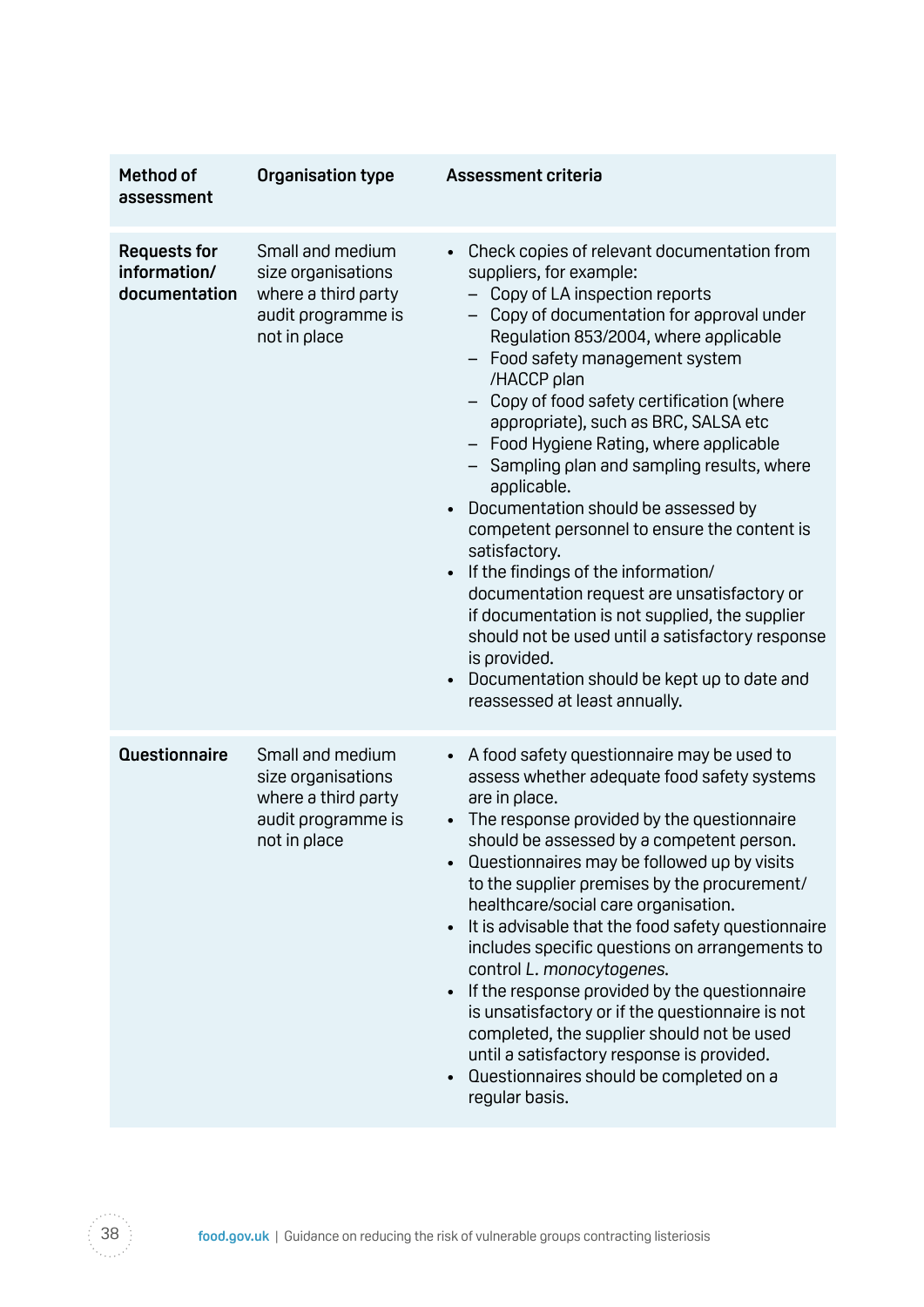| Method of<br>assessment                                                       | Organisation type                                                                                   | <b>Assessment criteria</b>                                                                                                                                                                                                                                                                                                                                                                                                                                                                                         |
|-------------------------------------------------------------------------------|-----------------------------------------------------------------------------------------------------|--------------------------------------------------------------------------------------------------------------------------------------------------------------------------------------------------------------------------------------------------------------------------------------------------------------------------------------------------------------------------------------------------------------------------------------------------------------------------------------------------------------------|
| <b>Site visits</b>                                                            | Small and medium<br>size organisations<br>where a third party<br>audit programme is<br>not in place | • Site visits are often referred to as second party<br>audits.<br>Site visits should be undertaken by a competent<br>person in terms of experience and knowledge,<br>preferably with qualifications in food safety to a<br>minimum of Level 4 Award in Food Safety.<br>The results of the visit should be documented.<br>If standards during the site visit are found to be<br>$\bullet$<br>unsatisfactory, the supplier should not be used<br>until satisfactory standards are demonstrated<br>during a re-visit. |
| <b>Risk</b><br><b>Assessment</b><br>(Supermarkets<br>or smaller<br>retailers) | Small organisations<br>only                                                                         | Local purchases from supermarkets/smaller<br>retailers for chilled RTE foods should be minimised,<br>particularly where a third party audit programme<br>or nominated supplier list is in place.<br>Where local purchases are made:<br>Purchase should be limited to reputable                                                                                                                                                                                                                                     |
|                                                                               |                                                                                                     | retailers that are likely to have robust<br>procedures in place.<br>Check Food Hygiene Rating at:<br>http://ratings.food.gov.uk<br>During purchase/delivery, basic checks should<br>$\bullet$<br>be carried out for:<br>Dates codes - buy product as close as<br>possible to date of production<br>- Temperature of chilled cabinet (for example<br>if a display is provided)<br>Cleanliness.                                                                                                                      |
|                                                                               |                                                                                                     | Appropriate time/temperature controls need to<br>be in place for the transfer of chilled RTE foods.<br>Transport foods promptly, for example, home<br>delivery in a chilled vehicle or by use of cold<br>packs/containers.                                                                                                                                                                                                                                                                                         |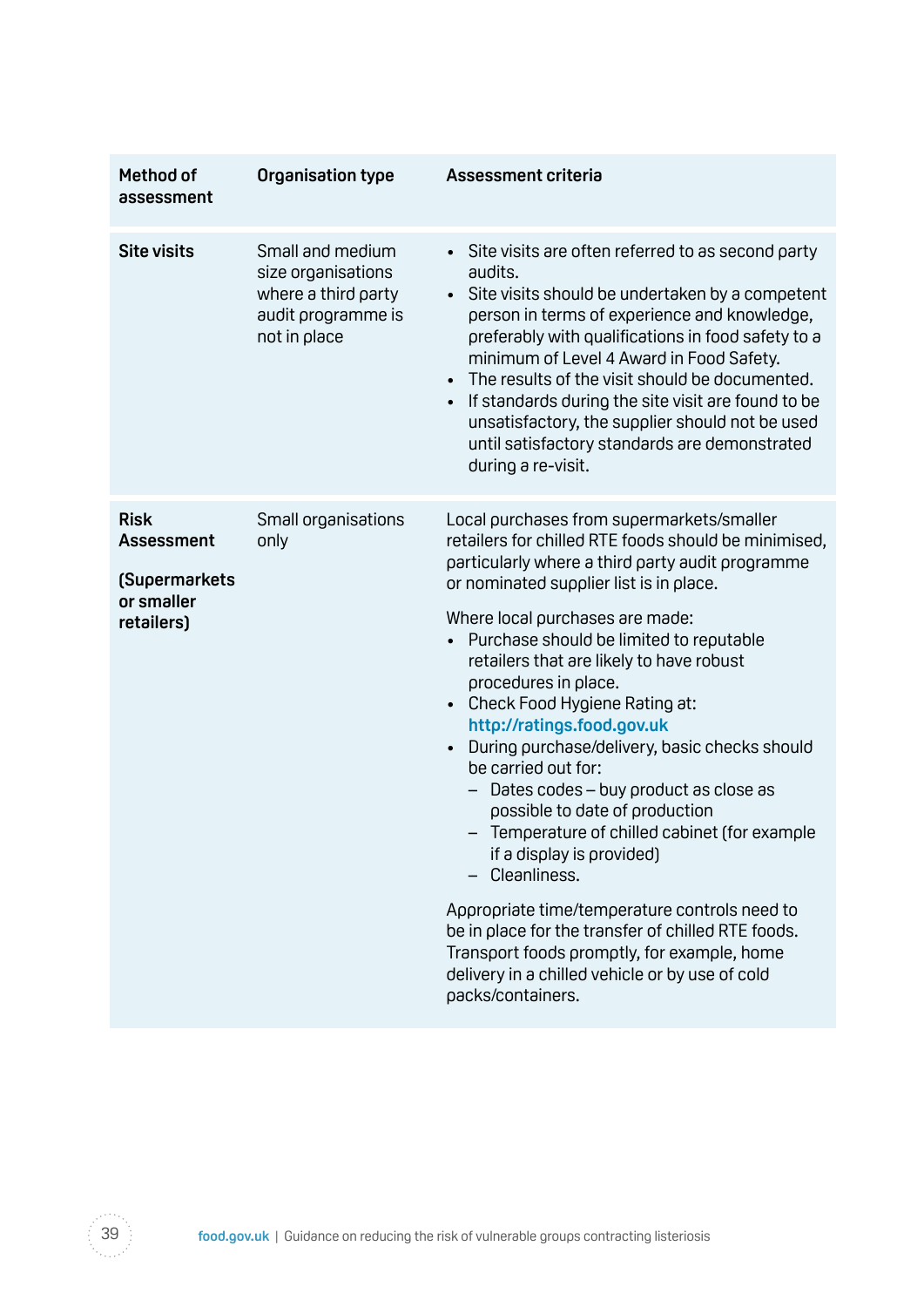# <span id="page-39-0"></span>**Annex 2:** Advice for sampling plans

#### **At what frequency should sampling be undertaken?**

Healthcare/social care organisations should decide sampling and testing frequencies as part of their FSMS/HACCP procedures. Frequency will depend on:

- • Size of organisation
- Nature and number of vulnerable patients/residents
- Nature and extent of food production
- The results of previous sampling

# **What food should be sampled/what areas swabbed?**

Foods targeted for sampling should focus on:

- Food destined for the most vulnerable patients/residents
- Foods that may present particular risks (see section 1.4)
- Food sampled should be representative ie characteristic of the batch from which it is sampled
- Food at different stages including point of service

Surfaces targeted for swabbing should focus on:

- Surfaces used in the preparation of chilled RTE foods, such as work surfaces, sinks etc
- Food contact equipment used for preparation of chilled RTE foods, such as chopping boards, knife blades etc

#### **How should food be sampled/surfaces be swabbed?**

- Food samples and environmental swabs for laboratory examination should be taken using a sampling technique so that the sample or swab is not contaminated by the sampling process, for example by hands or dirty sampling equipment
- Swabs should not be taken of surfaces directly following cleaning, unless this is to determine the effectiveness of cleaning
- Sterile sampling containers should be used
- The samples/swabs should be stored at a temperature and for a time that will not lead to further growth

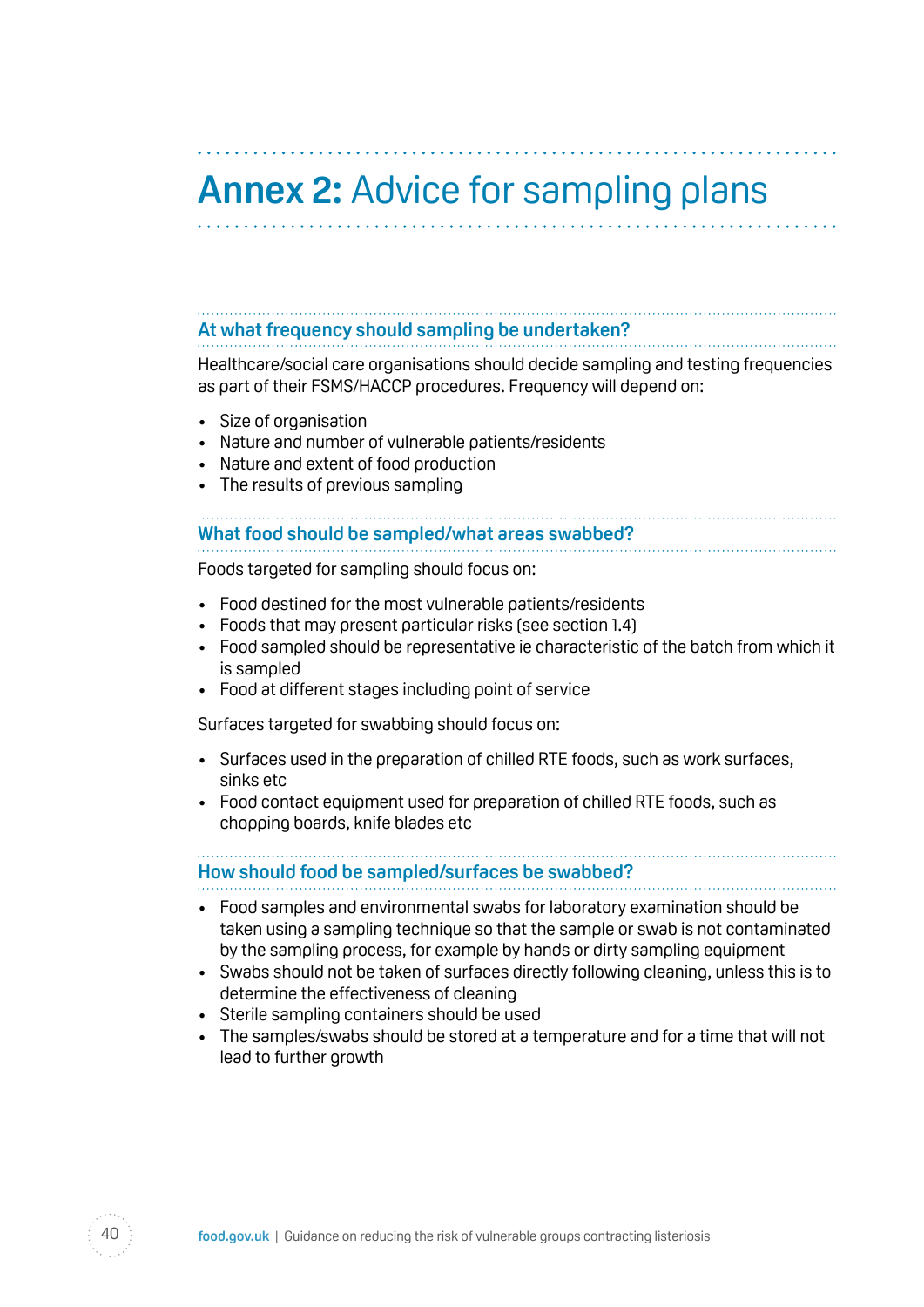#### **What laboratory and tests should be used?**

Healthcare/social care organisations must have confidence that the laboratory they select to undertake the examination of food for L. monocytogenes/Listeria spp. is competent and has the appropriate expertise in selecting and applying appropriate analytical methods. Using an accredited laboratory can provide the appropriate assurances.

Microbiological Criteria Regulations (2073/2005) provide reference methods for L. monocytogenes:

#### **Analytical reference method EN/ISO 11290-1 for detection Analytical reference method EN/ISO 11290-2 for enumeration**

Methods other than the analytical reference methods can be used provided alternative methods deliver equivalent results and the methods are validated appropriately.

Performance of analytical methods can be variable and some are more sensitive than others. It is important to check with the laboratory to ensure the correct testing methods are used, so that results are robust and meaningful.

# **What corrective action should be taken if results are unacceptable?**

Results should be reviewed promptly. If targets are exceeded corrective action must be taken without delay.

The purpose of corrective action is to:

- Determine the causes of the unsatisfactory results
- Determine what actions are required to prevent a recurrence

• Put in place interim measures to ensure food safety

Corrective actions should ideally be predetermined within the FSMS.

Actions will depend on the levels, extent and nature of the food contaminated, and may include for example:

- Contact suppliers
- Withdraw/recall batch (if possible)
- Contact LA
- Contact third party auditors, where appropriate
- Review and where necessary improve:
	- Cold chain
	- Shelf life
	- Cleaning and disinfection
	- Personal hygiene
	- Cross-contamination
- Modifications to FSMS/HACCP
- Conduct additional sampling, where appropriate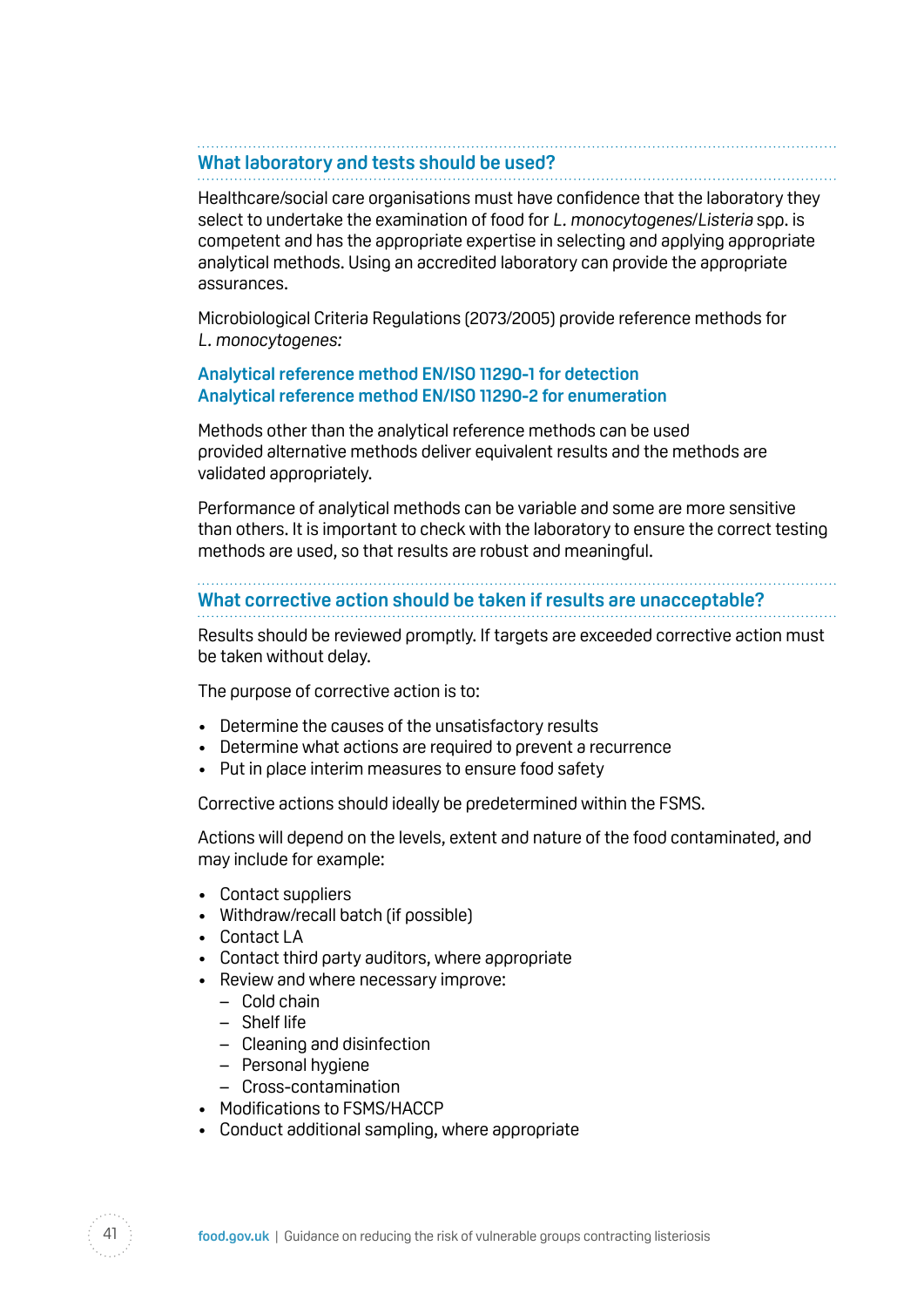Corrective actions should be recorded.

Trends in test results should be analysed as they may reveal unacceptable developments and enable the healthcare/social care organisation to take corrective actions.

#### **Additional information**

There is a wide range of practical advice and guidance documents relating to sampling that have been produced by some industry sectors.

EU guidelines on sampling the food processing area and equipment for the detection of Listeria monocytogenes can be accessed at:

[http://ec.europa.eu/food/safety/docs/biosafety\\_fh\\_mc\\_guidelines\\_on\\_sampling.pdf](http://ec.europa.eu/food/safety/docs/biosafety_fh_mc_guidelines_on_sampling.pdf)

Additional advice can be sought from the LA, food examiner and/or Official Control laboratory.